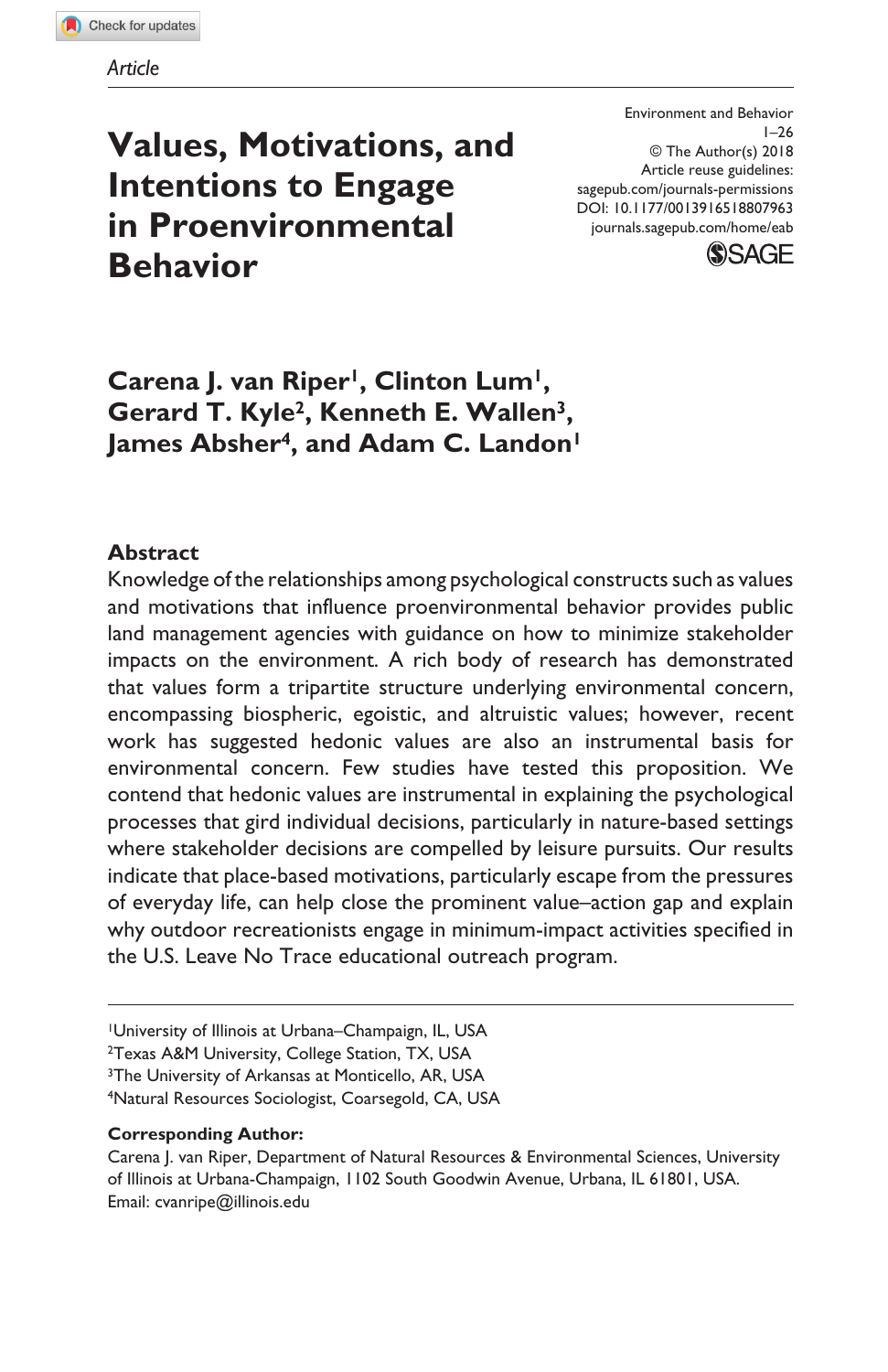#### **Keywords**

values, motivations, proenvironmental behavior, Leave No Trace, recreation

# **Introduction**

The value concept lies at the center of behavior change science due to its assumed role as a foundation for other psychological processes that fall along a cognitive heirarchy of beliefs and moral normative concerns (Dietz, Fitzgerald, & Shwom, 2005; Gifford & Nilsson, 2014; Jones, Shaw, Ross, Witt, & Pinner, 2016; Karp, 1996; Poortinga, Steg, & Vlek, 2004; van Riper & Kyle, 2014; Wynveen, Wynveen, & Sutton, 2015). Building on Schwartz (1994) and Rokeach (1973), values are conceptualized as guiding principles and trans-situational goals that influence individual decisions. In this vein, there is general consensus that values are a multidimensional construct. Specifically, Stern, Dietz, Abel, Guagnano, and Kalof (1999) developed a tripartite framework encompassing *Egoistic, Altruistic*, and *Biospheric* dimensions of the values basis of environmental concern. This approach to understanding the influence of values on environmentalism has been adopted in a growing body of research guided by the Value-Belief-Norm (VBN) Theory (Stern, 2000; Stern et al., 1999). However, recent work by Steg, Perlaviciute, van der Werff, and Lurvink (2014) has drawn on goal-framing theory to suggest *Hedonic* values are also instrumental in shaping a range of psychological processes that predict proenvironmental behavior (Higgins, 2015). Despite this advancement, empirical research has only recently begun to test Steg et al.'s proposition, and more expliclitly link it to research rooted in Schwartz' value theory. Given the importance of values for understanding the fundamental basis of behavior, there is a substantive need to investigate how these four value dimensions are structured and related to other psychological processes.

There is indirect evidence of the relationship between value orientations and specific motivations that compel proenvironmental activity (Steg et al., 2014). However, uncertainty remains about the conceptual distinctions and, at times, even circularity between these two constructs. For example, previous research has suggested that values have motivational components (Rokeach, 1973), express motivational concern (Jolibert & Baumgartner, 1997; Schwartz & Bilsky, 1994), and are even interchangeable (Maslow, Frager, & Fadiman, 1970). Scholars have also argued for alignment between the enduring end states (i.e., values) and means (i.e., motivations) of goal achievement (Bengston, Asah, & Butler, 2011; De Groot & Steg, 2010; Woosnam, McElroy, & Van Winkle, 2009). Despite evidence of their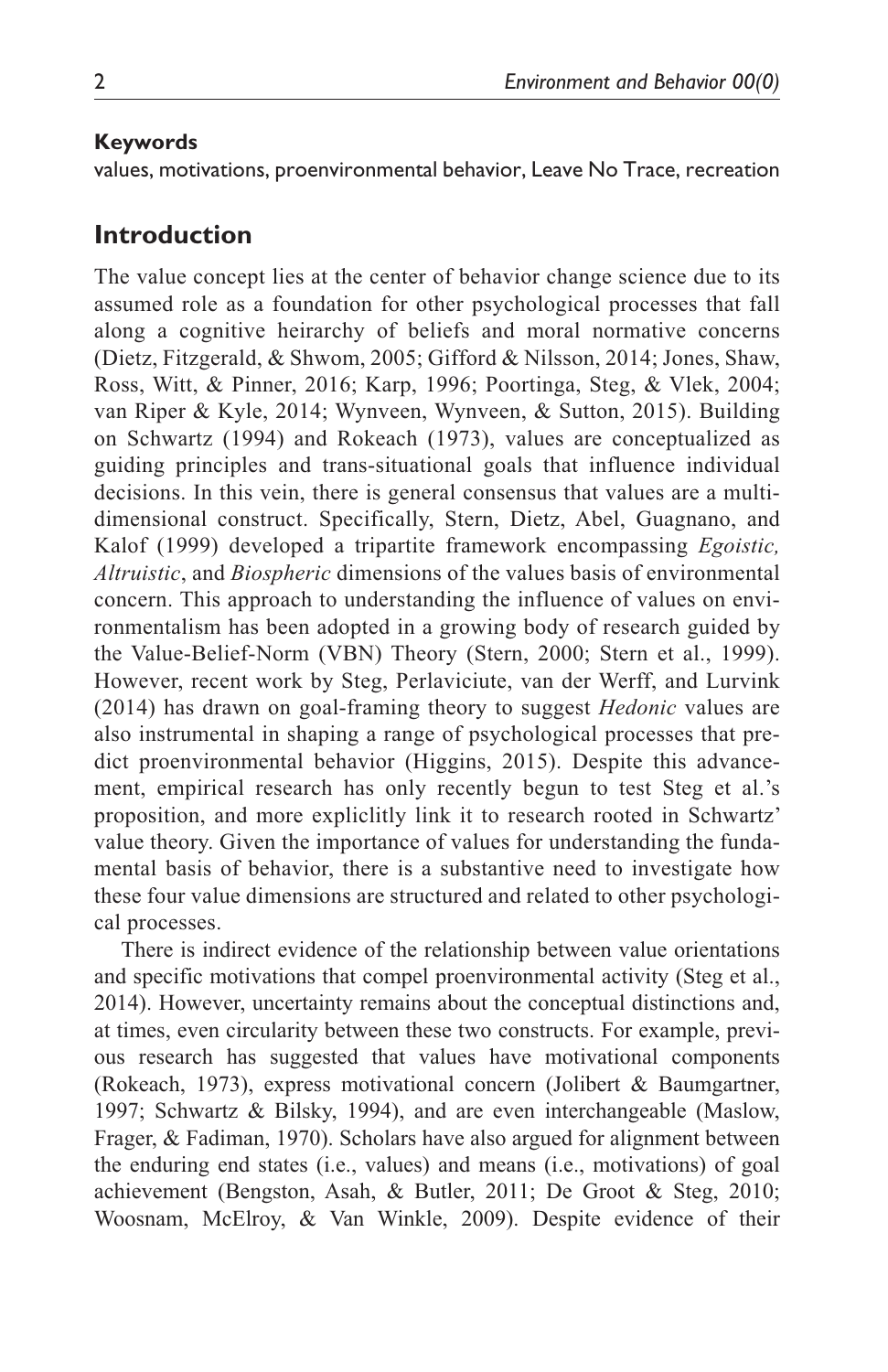complementarity, little attention has been directed to the empirical properties of the value–motivation relationship (Howell & Allen, 2017). Even fewer studies have considered how these constructs work in tandem to influence behavior and account for the reasons why individuals make decisions with respect to natural resources (Gifford & Nilsson, 2014).

This article advances previous research in three respects. First, we provide conceptual and empirical clarity on the relationship between values and motivations by testing the proposition that four dimensions of value are antecedents to six dimensions of place-based motivations that represented survey respondents' evaluations of leisure pursuits. These motives were predicted to influence the intended adoption of behaviors specified in the U.S. Leave No Trace (LNT) educational program. Second, we empirically examined *Hedonic* values to extend a growing body of research focused on the value basis of environmental concern. Given that fostering responsible use of the environment is central to the mission of public land management agencies in the United States, greater knowledge of the psychological processes that shape pro-environmental behavior (PEB) will support decision making while advancing theoretical propositions about the stable and fundamental basis of human decisions (Lawhon et al., 2013; Marion & Reid, 2001; Vagias, Powell, Moore, & Wright, 2014). Finally, this article addresses a long-standing concern in environmental and social psychological research centered on closing the value–action gap that occurs when people who hold proenvironmental orientations abstain from environmentally friendly activities (Kollmuss & Agyeman, 2002; Schultz, 2011). We contend that one avenue for closing this gap is to elucidate how place-based motivations serve as a mediator of the value–behavior relationship.

## **Literature Review**

### *Behavioral Intentions in Public Land Management Contexts*

Human behavior is influenced by a range of antecedents that span personal and social domains (Gifford & Nilsson, 2014; Osbaldiston & Schott, 2012). Previous research has converged on the need for scholars to direct attention to the moderating and mediating effects of these correlates of behavior (Bamberg & Möser, 2007; Gifford, 2014; Hines, Hungerford, & Tomera, 1987; Raymond, Brown, & Robinson, 2011; Turaga, Howarth, & Borsuk, 2010). This guidance from past work is particularly relevant for the study of behavioral intentions, which are the most proximal predictor of behavior (Ajzen, 1985; Armitage & Conner, 2001; Bamberg & Möser, 2007; Fielding, McDonald, & Louis, 2008).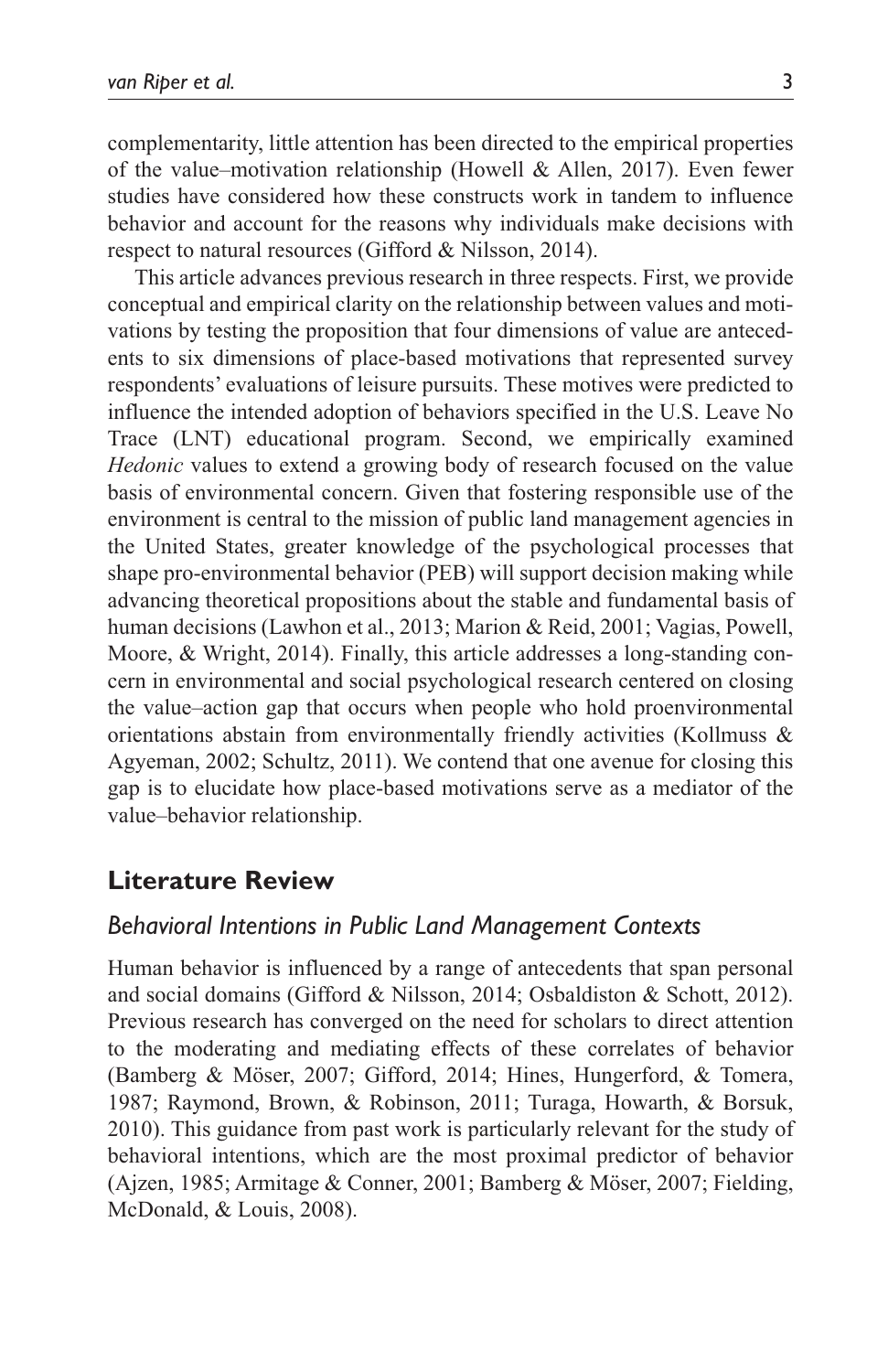Measurement of reported and intended PEB has varied across contexts and been informed by numerous frameworks such as the VBN Theory (Stern et al., 1999), Theory of Planned Behavior (TPB) (Ajzen & Driver, 1991), and the Self-Determination Theory (Deci & Ryan, 1985) that range in assumptions from moral normative concerns to rationale choice (Kaiser, Hubner, & Bogner, 2005; Turaga et al., 2010). This line of research has spawned a number of behavioral typologies such as Stern's (2000) categories of public (e.g., writing letters to officials), private (e.g., composting at home), organizational (e.g., recycling in schools), and activist (e.g., voting) actions that benefit the environment. To measure intentions tied to PEB, scales have been developed to encompass more place-based concerns using summative scores in contexts such as parks and protected areas (Halpenny, 2010; van Riper & Kyle, 2014) and relied on multi-dimensional measures that reflect the heterogeneous structure of actions of ecological and social significance (Landon, Woosnam, & Boley, 2018; Larson, Stedman, Cooper, & Decker, 2015). In response to this body of work, there is a growing need to develop more comprehensive behavioral metrics that resonate with survey respondents, align with theory, and remain relevant to decision makers that aim to influence how stakeholders such as outdoor recreationists perceive and interact with the environment.

In the context of U.S. public land management, agencies are largely focused on minimizing behavior that leads to human impacts through education, management regulations, and technology (Heberlein, 2012). In particular, the U.S. federal agencies such as the Forest Service, Bureau of Land Management, Fish and Wildlife Service, and National Park Service encourage people to adhere to a set of principles specified in the LNT educational outreach campaign (Manning, 2011; Marion, 2014) when engaging with places that are managed by these agencies. This framework is characterized by seven principles that were designed to more effectively communicate how people in the outdoors can minimize their impacts on natural and cultural resources: (a) travel and camp on durable surfaces, (b) plan ahead and prepare, (c) be considerate of other visitors, (d) respect wildlife, (e) minimize campfire impacts, (f) leave what you find, and (g) dispose of waste properly. Given the potential for outdoor recreation participation to influence PEB (Larson, Whiting, & Green, 2011), the LNT program provides a basis for communicating about how best to minimize negative environmental impacts stemming from human activities (Vagias et al., 2014). Moreover, research into the factors that predict intentions to comply with these principles can be used to strengthen the theoretical basis of LNT, as well as inform the development of persuasion and social influence strategies through environmental education (Allen, 2016; Guo, Smith, Moore, & Schultz, 2017).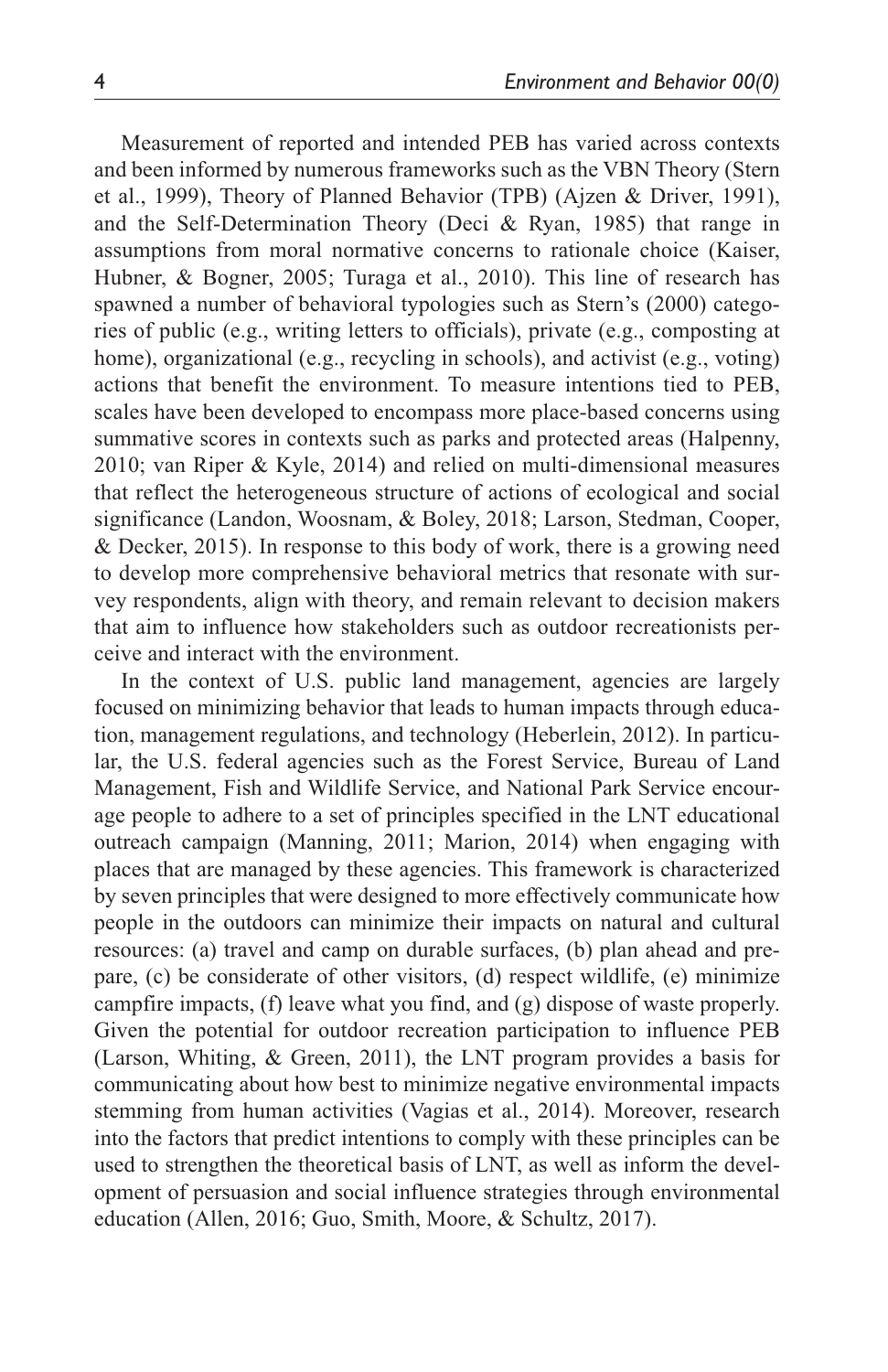### *The Value Basis of Human Behavior*

Values are underlying psychological orientations that shape behavior and define how people relate to their environments. In support of this conceptualization, a long-standing body of research has defined values as enduring, desirable beliefs that serve as guiding principles in life (Rokeach, 1973; Sagiv, Roccas, Cieciuch, & Schwartz, 2017; Schwartz, 1992). Values are relatively stable throughout an individual's life stages and formed through fundamental processes such as acculturation and intergenerational transfers (Dietz et al., 2005; Inglehart, 1995). In this sense, values, in addition to multiple other social psychological processes such as identity, attitudes, and norms, create a proverbial compass that individuals rely on to navigate experience (De Groot & Steg, 2009; Hitlin, 2011; Schultz, 2001; Stern et al., 1999). The multi-dimensional structure of the value construct is particularly important to understand in conceptual and empirical terms, because it is comprised of varied but related facets that have differential effects on behavior (Manfredo et al., 2017). Consequently, the manner in which values shape other psychological processes often varies among individuals (Axelrod, 1994).

Previous research has indicated there are three value orientations that indirectly influence environmentally consequential decisions, including *Egoistic* (i.e., concerns for the self), *Altruistic* (i.e., concerns for other people), and *Biospheric* (i.e., concern for ecosystems) (Stern, 2000). These values align with two antipodes of the circumplex hypothesized by Schwartz (1994). On one hand, self-transcendence encompasses *Biospheric* and *Altruistic* values such as unity with nature and equality, respectively, which positively correlate with PEB (Pradhananga, Davenport, Fulton, Maruyama, & Current, 2017; van Riper & Kyle, 2014). On the other hand, the self-enhancement axis is related to *Egoistic* values such as achievement and power, which negatively correlate with proenvironmental outcomes (Hurst, Dittmar, Bond, & Kasser, 2013). Applied and theoretical research has demonstrated the utility of values as instruments for understanding and inducing behavior change in contexts pertaining to the environment such as sustainable energy use (Braito, Flint, Muhar, Penker, & Vogel, 2017; Perlaviciute & Steg, 2015), invasive species (Seekamp et al., 2016), and climate variability (Adger et al., 2009; Howell & Allen, 2017; Milfont, Sibley, & Duckitt, 2010).

As an extension to the tripartite value model, Steg et al. (2014) asserted that the self-enhancement motivational axis was comprised of both *Egoistic* and *Hedonic* values that place emphasis on private benefits and personal well-being. Drawing on goal-framing theory, Lindenberg and Steg (2013) argued that people who had relatively pronounced *Hedonic* values acted in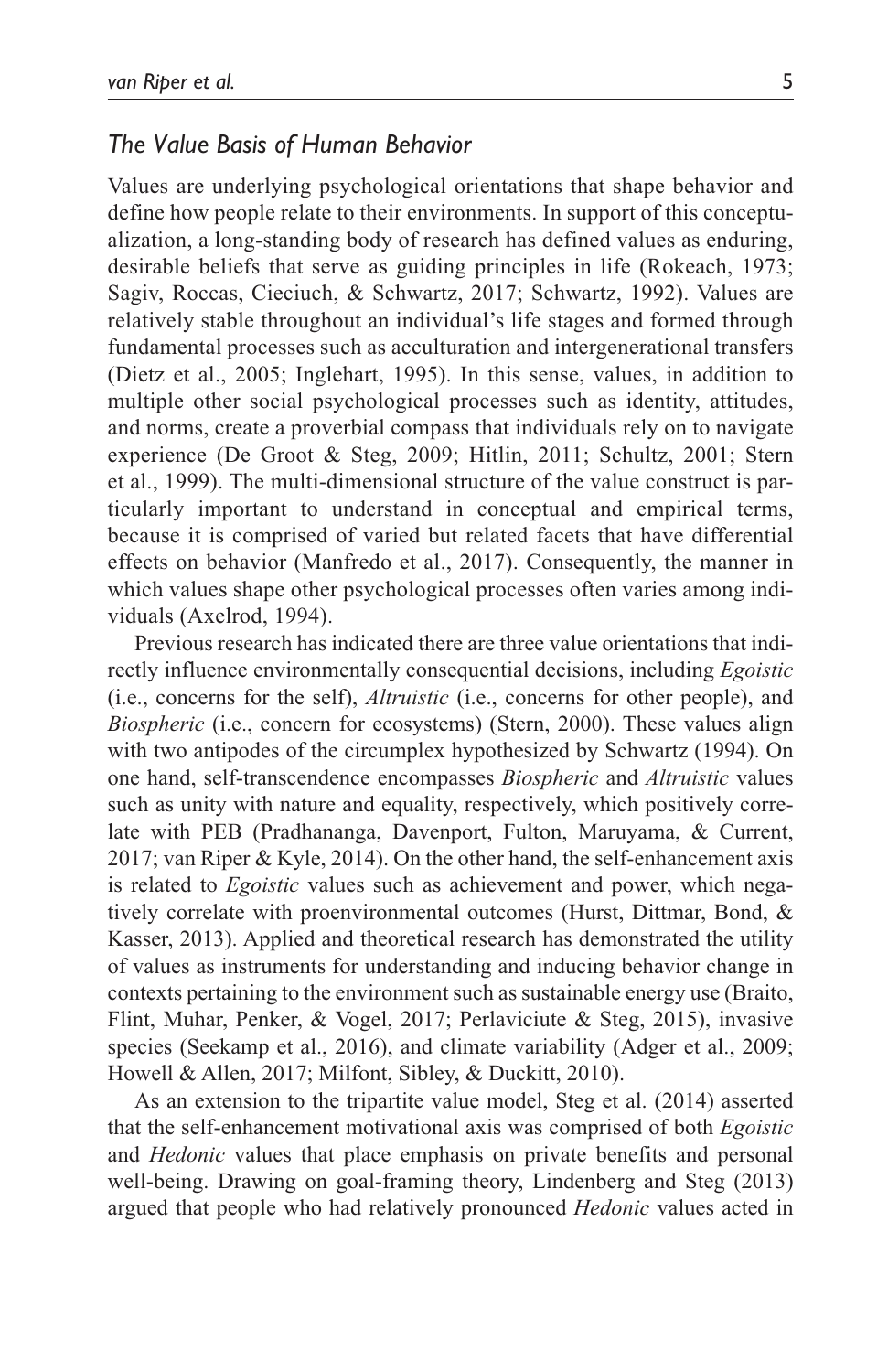accordance with their interests to derive short-term pleasure and gratification from an activity despite potential impacts on the environment. However, there is robust evidence that *Hedonic* values relate to the self-enhancement dimension of Schwartz's circumplex as well as the openness to change motivational axis that emphasizes independent action, thought, and feeling, as well as readiness for new experience (Schwartz, 1994, 2012). Kollmuss and Agyeman (2002) reified the linkages between values and motivations by showing that motivations were the sum of multiple value dimensions, as well as reflections of the weighted importance of an orientation toward an attitude object. In line with this proposition, De Young (2000) argued that goaldirected behavior was driven by fundamental motives including self-interest and intrinsic satisfaction. Given the human desire for competence, belonging, and satisfaction, motivations for engaging in PEB may be influenced by hedonic value orientations, particularly for pleasure seeking desires that include enjoyment, escape, and leisure experience.

## *The Role of Motivations in Predicting Behavior*

Motivations are a useful mechanism for explaining human behavior, and have been previously conceptualized in several ways (Deci & Ryan, 2000; Herzberg, 1966; Maslow, 1943; Vroom, 1982). Here, we follow Vroom's (1982) and Lawler's (1973) expectancy-valence theory of motivation, which was originally developed as an explanation of what motivated people to perform tasks in the workplace, and has since been adapted to understand motivation in a variety of contexts. This theory suggests that motivations arise from two expectancies associated with the performance of a behavior. Specifically, if individuals invest resources, their actions will either result in a valued outcome or the intensity of the motive will vary with the expected likelihood that their behavior yields benefits. In this sense, behavior is outcome-focused, and can be both volitional and utilitarian, as well as rooted in rational decisions (Kyle, Mowen, & Tarrant, 2004).

Much of the motivation research in the arena of the environmental social sciences and public land management has grown out of an approach introduced by Driver and Tocher (1970). These authors drew on expectancyvalence theory to develop a psychometric Recreation Experience Preference (REP) scale that measured "place-based motivations" for engagement in outdoor recreation activities (Driver & Bruns, 1999; Manfredo, Pierce, Vaske, & Whittaker, 2002). The REP scale conceptualized place-based motivations as the expected benefits individuals receive from engagement in recreation. As a testament to the validity and the reliability of the REP scale, Manfredo, Driver, and Tarrant (1996) conducted a meta-analysis of 36 studies that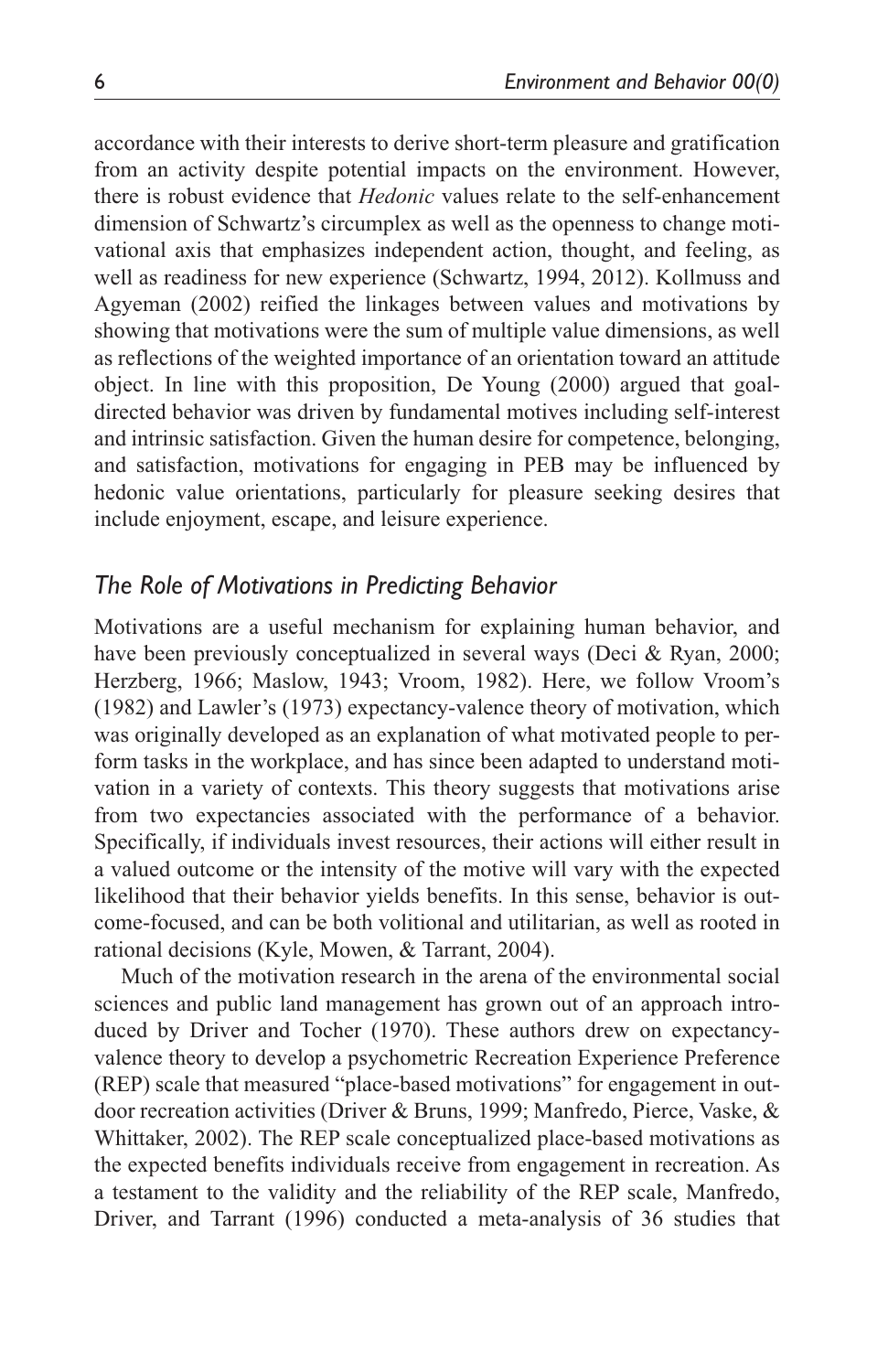determined trip-specific motivations, activity-specific motivations (i.e., why people engage in a particular activity), the extent to which leisure achieves goal states in life, and satisfaction obtained from engagement in recreation. Other scholars have used the REP scale to assess topics such as the choice and patterns of recreation participation for racial and ethnic minorities (Whiting, Larson, Green, & Kralowec, 2017), support for wilderness management alternatives (Hall, Seekamp, & Cole, 2010), and subjective evaluations of experience before and after activity engagement (Stewart, 1992).

Values and motivations share conceptual space (Woosnam et al., 2009). However, few researchers have tested the combined effects of the value– motive relationship in predicting intended behavioral outcomes. Several exceptions include research conducted by Bolderdijk, Steg, Geller, Lehman, and Postmes (2013); De Groot and Steg (2010); and Sherman, Rowe, Bird, Powers, and Legault (2016). Of these studies, none have tested how values influence motivations conceptualized as the perceived benefits of naturebased experiences and measured using the REP scale. Therefore, this study investigated two psychological factors—values and place-based motivations—that can trigger responses to management interventions and, in turn, promote and sustain PEB intentions (Larson et al., 2015; Steg & Vlek, 2009; Stern, 2000). Specifically, we hypothesized that four dimensions of values would predict eight dimensions of place-based motivations that would explain why respondents intended to engage in LNT behaviors. By incorporating place-based motivations into the value-action, we provide insight into the psychological processes that contributed to PEBs that are instrumental for public land management agencies to form behavior change strategies.

### **Method**

#### *Study Context*

This study was conducted on the Kern River, which is a popular rafting destination in the southern Sierra Nevada of California. The Kern is primarily fed by snowmelt and, depending on a variety environmental factors, flows range from a low of 100 cubic feet per second to a high of 900 cubic feet per second creating Class I-IV rapids. The Kern River was designated a National Wild and Scenic River by U.S. Congress in 1987 due to its outstanding scenic beauty and opportunities for outdoor recreation. Of the Kern's 151 miles, 123.1 are designated as Wild, and Scenic, and 20.9 as Recreational. The river also sustains one of the most productive agricultural areas of the United States and is a municipal water supply for local residents.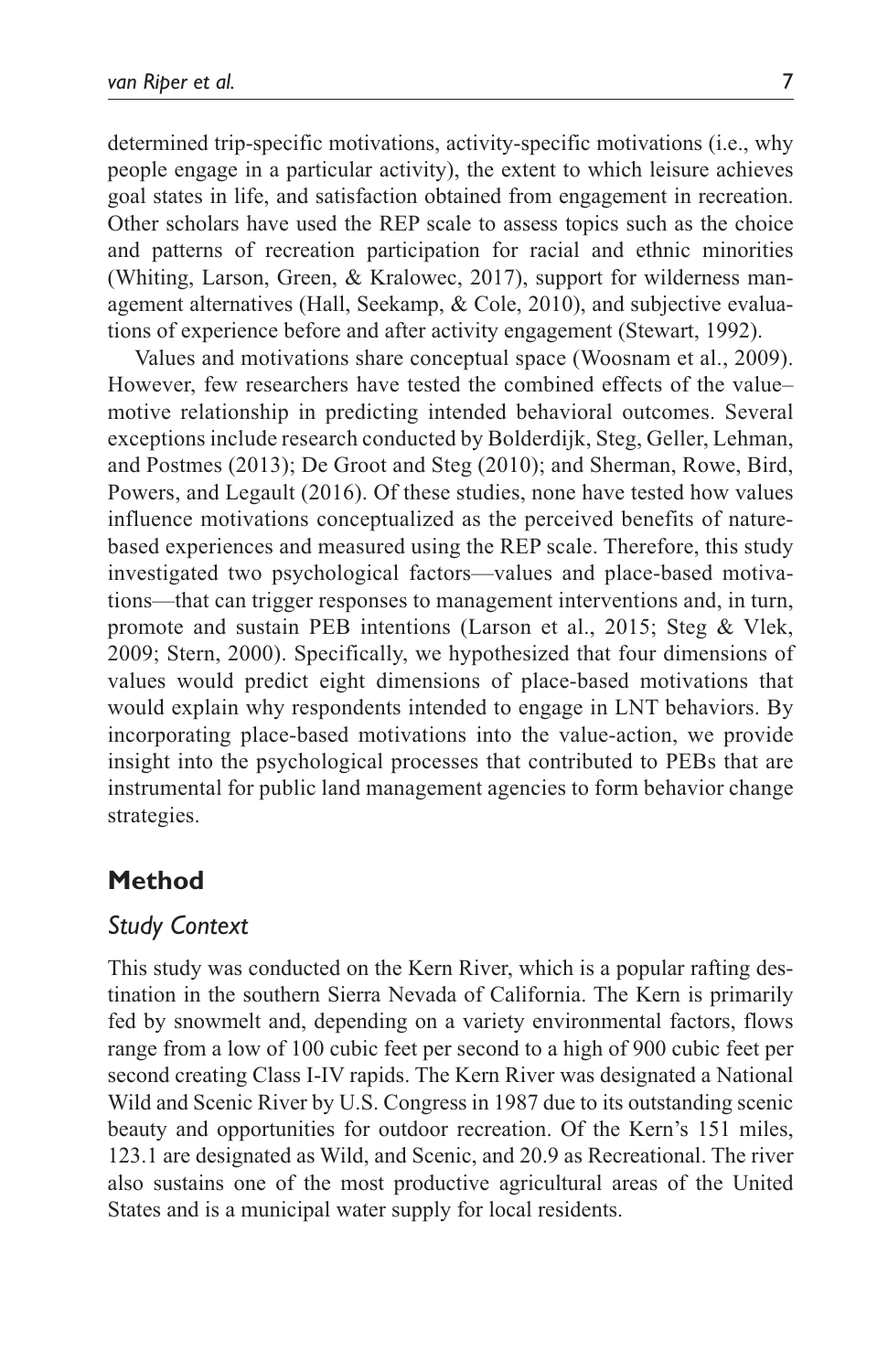Management of the Kern is multi-faceted, though the U.S. Forest Service is primarily responsible for administering use permits on the wild and scenic designated portions of the river. Concessionaires work under contract with the U.S. Forest Service to maintain operations such as hydroelectric power generation and provide recreational activities such as white water rafting and kayaking on the upper and middle sections of the river. During the data collection period in 2014, three white water rafting and kayaking concessionaires were in operation. These rafting companies facilitated high-risk recreation activities by providing the equipment, transportation, guiding, and knowledge for how to safely navigate rapids along the river (van Riper et al., 2016). In their quest to educate and guide recreationists in sustainable, minimum-impact activities, principles of LNT developed by the Center for Outdoor Ethics program [\(https://lnt.org/learn/seven-principles-overview\)](https://lnt.org/learn/seven-principles-overview) were shared with customers. The LNT framework, including seven principles that aid in mitigating and avoiding recreation-related impacts, is a widely adopted tool among public land management agencies in the United States.

# *Survey Administration*

Intercept surveys were administered to individuals engaged in white water rafting activities facilitated by three concessionaires of the U.S. Forest Service from April to July 2014. Of the 584 persons contacted on-site, 520 agreed to participate resulting in an 89% response rate for the initial point of contact. Contact logs were used to collect observational data on all potential respondents to check for non-response bias, which was not detected on the basis of gender ( $\chi^2 = 0.308$ ) and group size ( $t = 0.487$ ,  $df = 295$ ). Follow-up, mixed mode surveys were sent via mail and email to the 520 respondents in three waves. A total of 242 surveys were completed and returned, resulting in an overall response rate of 48%.

## *Measurement and Analysis*

Measures of value, place-based motivation, and PEB intentions were drawn from past research. Four dimensions of values were measured: (a) *Egoistic*, (b) *Altruistic*, (c) *Biospheric*, and (d) *Hedonic.* Items in the first three dimensions were drawn from Stern et al. (1999) whereas the *Hedonic* value items were drawn from Steg et al. (2014). We hypothesized that *Egoistic* and *Hedonic* values would negatively predict motivations and intentions to engage in PEB, whereas *Altruistic* and *Biospheric* values would positively predict all motivations and intended behavior. Place-based motivations were measured using the REP scale developed by Driver and Tocher (1970). A total of six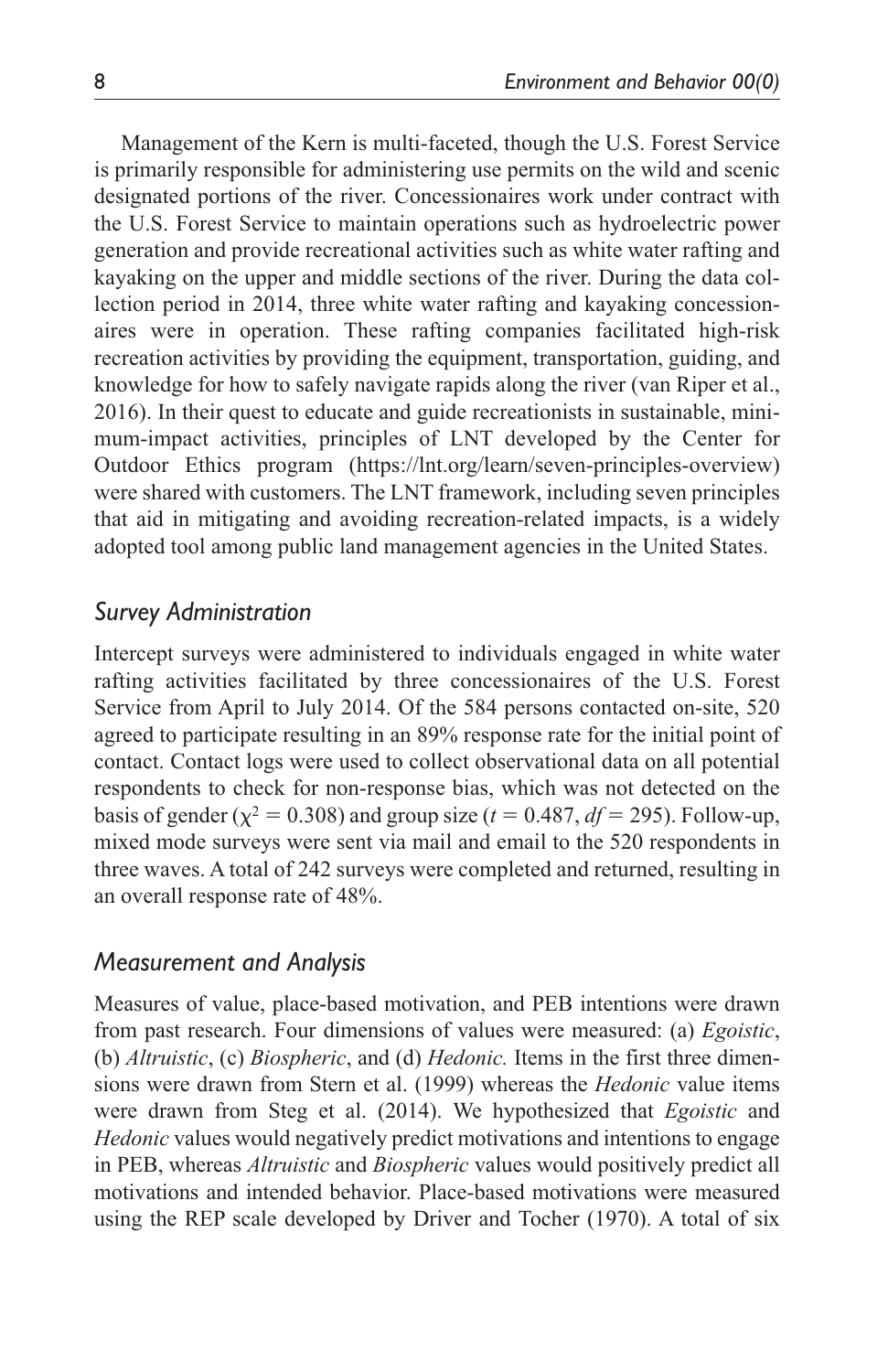dimensions were selected based on their performance in past research and relevance to the study context (Manfredo et al., 1996): (a) *Achievement*, (b) *Risk-Taking*, (c) *Similar People*, (d) *Learning*, (e) *Enjoy Nature*, and (f) *Escape Personal/Social Pressures.* Each dimension of place-based motivation was measured using multiple items and hypothesized to positively correlate with intentions to engage in PEB. To measure behavioral intentions, we adapted the seven LNT principles to a river rafting context (Marion & Reid, 2001). Dichotomous (yes/no) questions were asked to determine whether the respondent intended to engage in these activities in the 12 months following completion of the survey in response to what they learned from their white water rafting guide.

A two-step structural equation modeling procedure was used to test the study hypotheses (Anderson & Gerbing, 1988). First, the measurement properties of the model were tested using confirmatory factor analysis, followed by a full structural equation model. Data were analyzed in Mplus version 7.2 using a robust maximum likelihood estimation procedure and a full information maximum likelihood method to account for data that were missing completely at random (Muthén & Muthén, 2012). Following Kline (2011), model fit was assessed using a suite of indices, including root mean square error of approximation (RMSEA) values less than 0.07 (Steiger, 2007), comparative fit index (CFI) values greater than 0.90 (Bentler, 1990), and standardized root mean square residual (SRMR) values less than 0.07 (Hu & Bentler, 1999). All non-significant paths ( $\alpha \ge 0.05$ ) and survey items with standardized factor loading scores below 0.40 were dropped from the final structural model.

# **Research Results**

### *Respondent Demographic Profile and Descriptive Statistics*

As displayed in Table 1, most respondents were White (79.1%) and male (62.0%), with ages ranging from 20 to 75 ( $M = 43$ ). A total of 14.7% identified as Asian, 3.5% as American Indian/Native, 3.1% as Black/African American, 2.2% as Native Hawaiian/Pacific Islander, and 6.2% as "Other." Most were relatively well educated, in that 74.6% of respondents reported having obtained a graduate degree or a 4-year college degree. Reported incomes indicated that respondents were mostly middle to upper-middle class, 31.9% reported household incomes of US\$50,000 to US\$99,999, and 28.2% reported incomes between US\$100,000 and US\$149,999 before taxes. A total of 71.9% of respondents rafted or kayaked with family/friends, while 2.5% were alone, 2.0% were with an organized group, and 1.7% were with an "other" group type.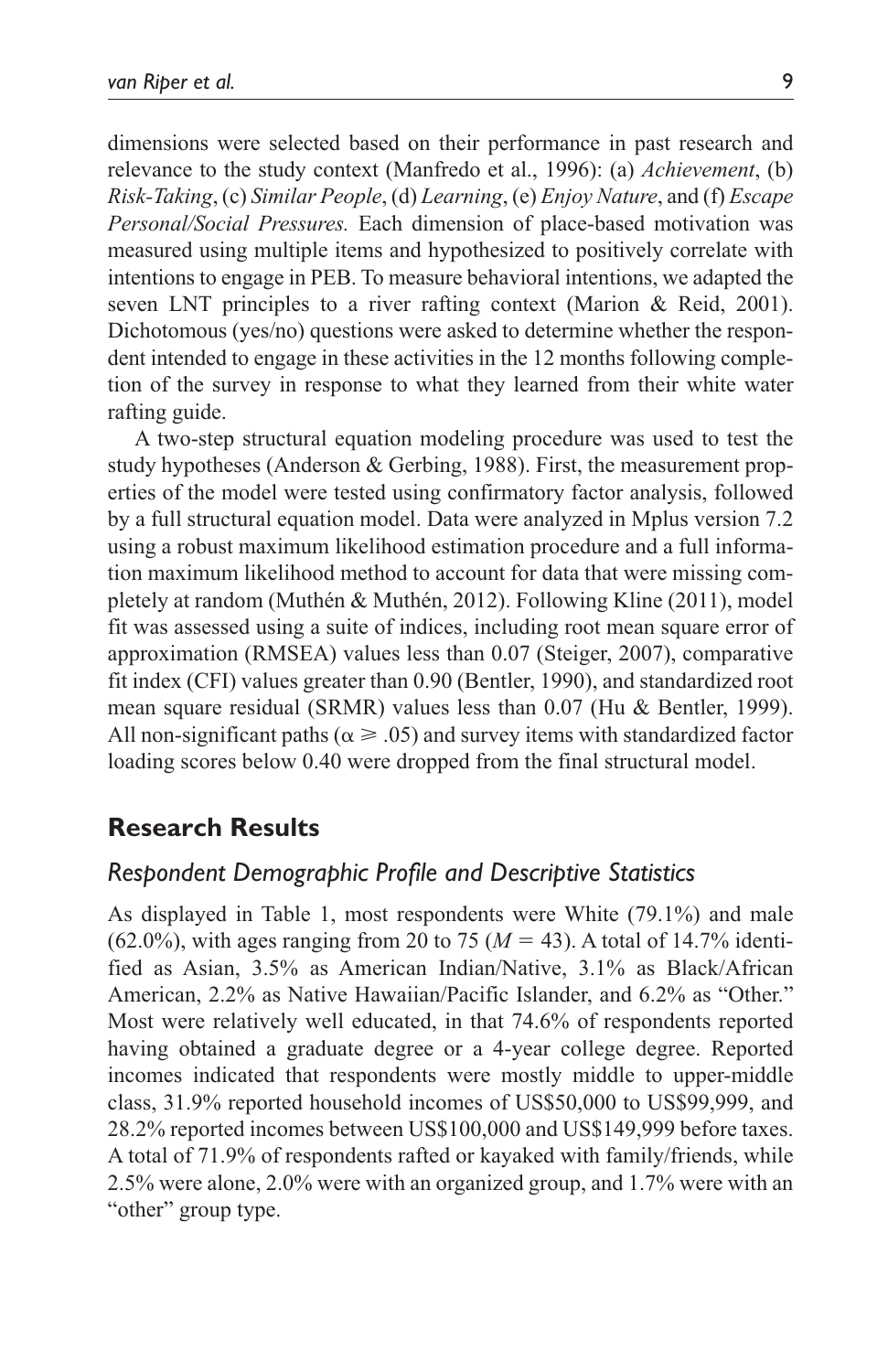| Variable                                                               | Valid percent |
|------------------------------------------------------------------------|---------------|
| Gender distribution                                                    |               |
| Male                                                                   | 61.6          |
| Female                                                                 | 38.4          |
| Ethnicity                                                              |               |
| Hispanic, Latino/a                                                     | 13.0          |
| Race                                                                   |               |
| American Indian/Native                                                 | 3.5           |
| Asian                                                                  | 14.7          |
| White                                                                  | 79.1          |
| Black/African American                                                 | 3.1           |
| Native Hawaiian/Pacific Islander                                       | 2.2           |
| Other                                                                  | 6.2           |
| <b>Educational attainment</b>                                          |               |
| Less than high school                                                  | 0.4           |
| High school graduate                                                   | 6.5           |
| Vocation/trade school certificate                                      | 7.3           |
| Two-year college degree                                                | 11.2          |
| Four-year college degree                                               | 37.1          |
| Graduate degree                                                        | 37.5          |
| Annual income                                                          |               |
| Less than US\$20,000                                                   | 2.3           |
| US\$20,000-US\$49,999                                                  | 14.4          |
| US\$50,000-US\$99,999                                                  | 31.9          |
| US\$100,000-US\$149,999                                                | 28.2          |
| US\$150,000-US\$199,999                                                | 8.8           |
| Greater than US\$200,000                                               | 14.4          |
| Age (M, SD)                                                            | 43 (10.6)     |
| Number of times rafting Kern in previous year ( <i>M</i> , <i>SD</i> ) | 1.1(1.3)      |
| Number of times rafting Kern in lifetime (M, SD)                       | 6.7(8.0)      |
| Number of rafting trips on any river in the previous year<br>(M, SD)   | 1.4(1.2)      |

**Table 1.** Sociodemographic Characteristics.

Descriptive statistics revealed variation in values, place-based motivations, and PEB intentions (see Table 2). *Egoistic* values ( $M = 5.03$ ,  $SD = 1.37$ ) were relatively less important to respondents as guiding principles in life in comparison with *Biospheric* (*M* = 6.83, *SD* = 1.53), *t*(224) = −15.11, *p* < .001; *Altruistic* (*M* = 6.77, *SD* = 1.57), *t*(223) = −14.69, *p* < .001; and *Hedonic* values ( $M = 6.32$ ,  $SD = 1.56$ ),  $t(221) = -11.30$ ,  $p < .001$ . The highest rated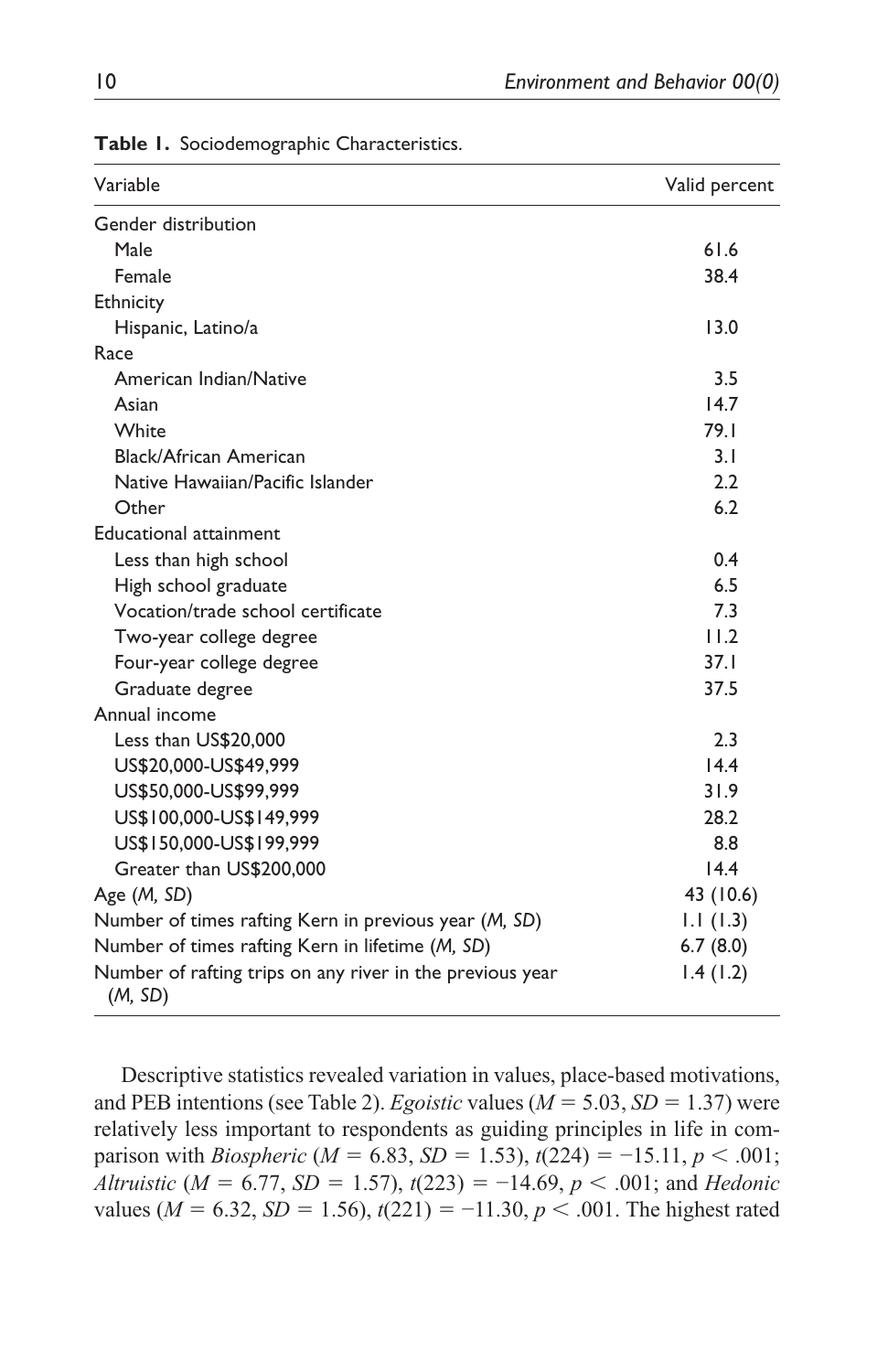|              | Table 2. Construct Reliability, Mean Values, and Factor Loadings for Values and |  |  |  |  |  |
|--------------|---------------------------------------------------------------------------------|--|--|--|--|--|
| Motivations. |                                                                                 |  |  |  |  |  |

| Scale items                        |                                                            | λ     | t value | M(SD)       |
|------------------------------------|------------------------------------------------------------|-------|---------|-------------|
| Values <sup>a</sup>                |                                                            |       |         |             |
|                                    | Egoistic ( $\alpha = .732$ )                               |       |         | 5.03(1.37)  |
| E.                                 | Authority: the right to lead or<br>command                 | 0.876 | 15.506  | 5.47(1.70)  |
| E <sub>2</sub>                     | Social power: control over others,<br>dominance            | 0.572 | 9.820   | 3.67(1.74)  |
| $E_{3}$                            | Influential: having an impact on people<br>and events      | 0.648 | 9.594   | 5.96 (1.67) |
|                                    | Altrustic ( $\alpha = .841$ )                              |       |         | 6.77(1.57)  |
| $A_{\perp}$                        | A world at peace: free of war and<br>conflict              | 0.757 | 18.415  | 6.60(1.77)  |
| $A_{2}$                            | Equality: equal opportunity for all                        | 0.841 | 24.139  | 6.90(1.79)  |
| $A_{\lambda}$                      | Social justice: correcting injustice, care<br>for others   | 0.810 | 20.942  | 6.81(1.86)  |
|                                    | Biospheric ( $\alpha = .921$ )                             |       |         | 6.83(1.53)  |
| В,                                 | Unity with nature: fitting into nature                     | 0.898 | 40.097  | 6.72(1.64)  |
| B,                                 | Protecting the environment:<br>preserving nature           | 0.935 | 50.616  | 7.02(1.58)  |
| $B_{\lambda}$                      | A world of beauty: beauty of nature<br>and the arts        | 0.857 | 34.265  | 6.74(1.71)  |
|                                    | Hedonic ( $\alpha = .881$ )                                |       |         | 6.32(1.56)  |
| Н,                                 | Pleasure: gratification of desires                         | 0.848 | 24.142  | 5.93(1.71)  |
| H <sub>2</sub>                     | Enjoying life: enjoying food, sex,<br>leisure, etc.        | 0.825 | 17.303  | 6.70(1.68)  |
| Н,                                 | Gratification for oneself: fulfilling a<br>personal desire | 0.822 | 14.331  | 6.35(1.83)  |
| Motivations <sup>b</sup>           |                                                            |       |         |             |
|                                    | Achievement ( $\alpha = .791$ )                            |       |         | 2.42(1.10)  |
|                                    | $Ac1$ To gain a sense of self-confidence                   | 0.685 | 13.191  | 2.18(1.18)  |
|                                    | $Ac2$ To test the extent to which I can do it              | 0.951 | 26.026  | 2.66(1.23)  |
| Risk-Taking ( $\alpha = .903$ )    |                                                            |       |         | 2.46(1.23)  |
| $R_{\perp}$                        | To take risks                                              | 0.834 | 29.219  | 2.57(1.22)  |
| R <sub>2</sub>                     | To chance dangerous situations                             | 0.941 | 57.516  | 2.26(1.24)  |
| R,                                 | To experience the risks involved                           | 0.853 | 29.798  | 2.54(1.23)  |
| Similar People ( $\alpha = .614$ ) |                                                            |       |         | 3.57(1.00)  |
| Si <sub>1</sub>                    | To be with friends                                         | 0.413 | 4.034   | 3.94(1.15)  |
| Si <sub>2</sub>                    | To be with people having similar<br>values                 | 0.784 | 7.891   | 3.22(1.31)  |

*(continued)*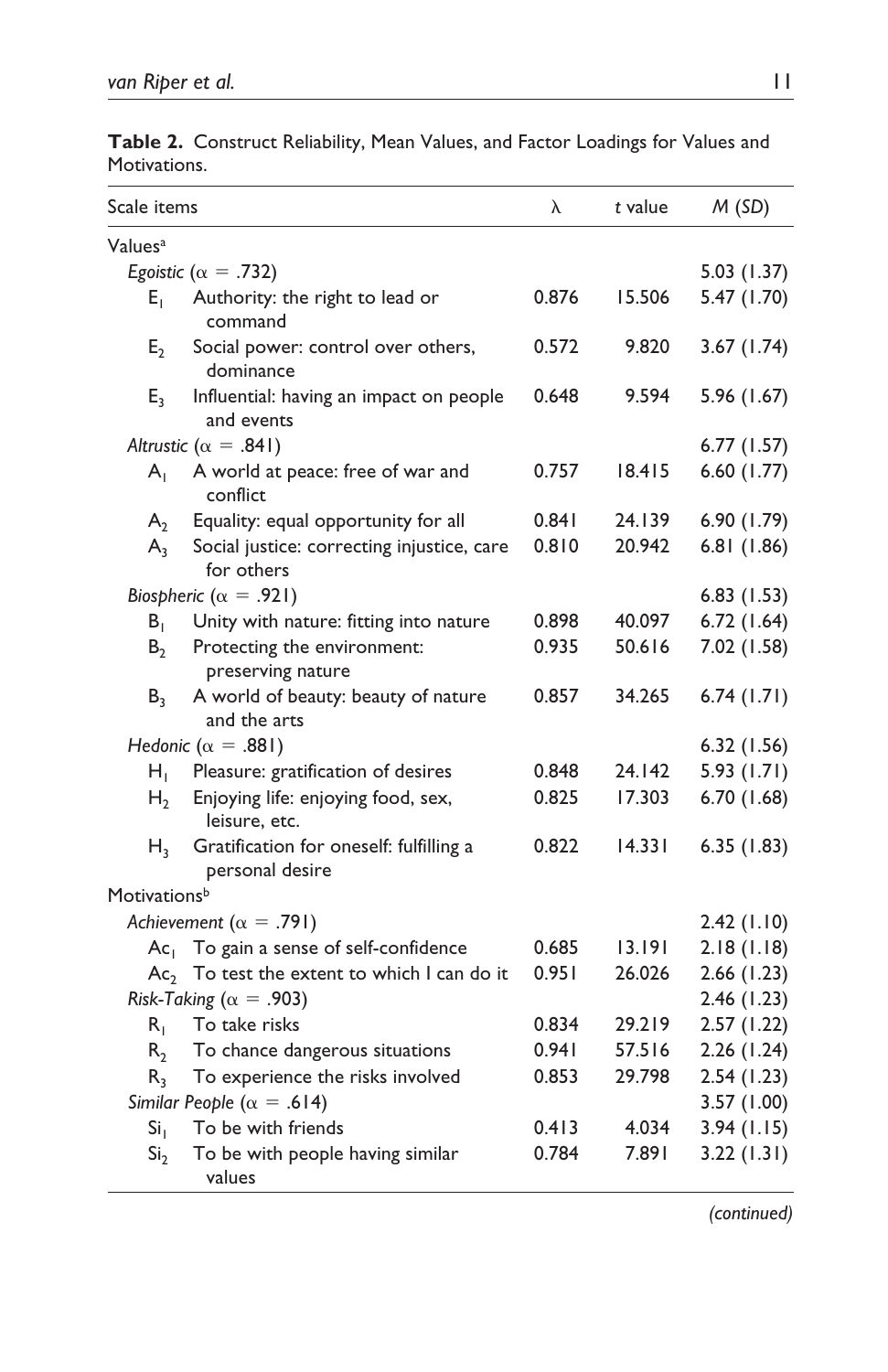| Scale items                      |                                                | λ     | t value | M(SD)      |
|----------------------------------|------------------------------------------------|-------|---------|------------|
|                                  | Learning ( $\alpha = .809$ )                   |       |         | 3.49(0.95) |
| L,                               | To develop my knowledge of rafting             | 0.776 | 17.960  | 3.07(1.22) |
| L <sub>2</sub>                   | To discover something new                      | 0.646 | 12.304  | 3.91(1.10) |
| Enjoy Nature ( $\alpha = .930$ ) |                                                |       |         | 3.94(0.95) |
|                                  | En <sub>1</sub> To view the scenery            | 0.838 | 25.473  | 4.00(0.93) |
|                                  | En <sub>2</sub> To be close to nature          | 0.966 | 67.410  | 3.97(1.01) |
|                                  | $En3$ To enjoy the smells and sounds of nature | 0.907 | 46.088  | 3.84(1.09) |
| Escape ( $\alpha = .812$ )       |                                                |       |         | 3.76(1.08) |
| Es.                              | To give my mind a rest                         | 0.841 | 16.647  | 3.94(1.11) |
| Es <sub>2</sub>                  | To get away from the usual demands<br>of life  | 0.814 | 16.297  | 3.37(1.57) |

#### **Table 2.** (continued)

*Note*. Similar superscripts indicate values were significantly different.

<sup>a</sup>Mean values were coded on a Likert-type scale where I = "opposed to my values" and  $9 =$  "of supreme importance."

 $b$ Mean values were coded on a Likert-type scale where  $1 =$  "not at all important" and  $5$  = "extremely important."

place-based motivations were *Enjoy Nature* (*M* = 3.94, *SD* = 0.95), *Escape*  $(M = 3.76, SD = 1.08)$ , being with *Similar People*  $(M = 3.57, SD = 1.00)$ , and *Learning* ( $M = 3.49$ ,  $SD = 0.95$ ). In comparison with those four motivations, paired *t* tests indicated that *Achievement* ( $M = 2.42$ ,  $SD = 1.10$ ,  $p =$ .000) and *Risk-Taking* ( $M = 2.46$ ,  $SD = 1.23$ ,  $p = .003$ ) were statistically less salient forces that compelled people to engage in white water rafting on the Kern River. As for PEB, respondents intended to engage in the majority of LNT activities in the coming year in response to their river rafting experience. Specifically, the average summative score was  $5.10$  (*SD* = 1.80) out of 7.00. The most common intentions were proper disposal of waste and maintaining river etiquette by respecting and communicating with other rafters. On average, approximately 50% of respondents reported agreement with all of the LNT principles (see Table 3). All constructs exhibited adequate reliability. However, the Cronbach's alpha of the *Similar People* dimension of placebased motivation was .60. Although acceptable, this metric should be considered a lower bounds estimate of reliability given possible deviations from the assumption of tau-equivalence in scale items (Tavakol & Dennick, 2011).

# *Modeling Results*

Modeling results indicated that both the measurement model ( $\chi^2 = 420.457$ ,  $df = 280$ ; RMSEA = 0.046; CFI = 0.953; SRMR = 0.058) (Table 3) and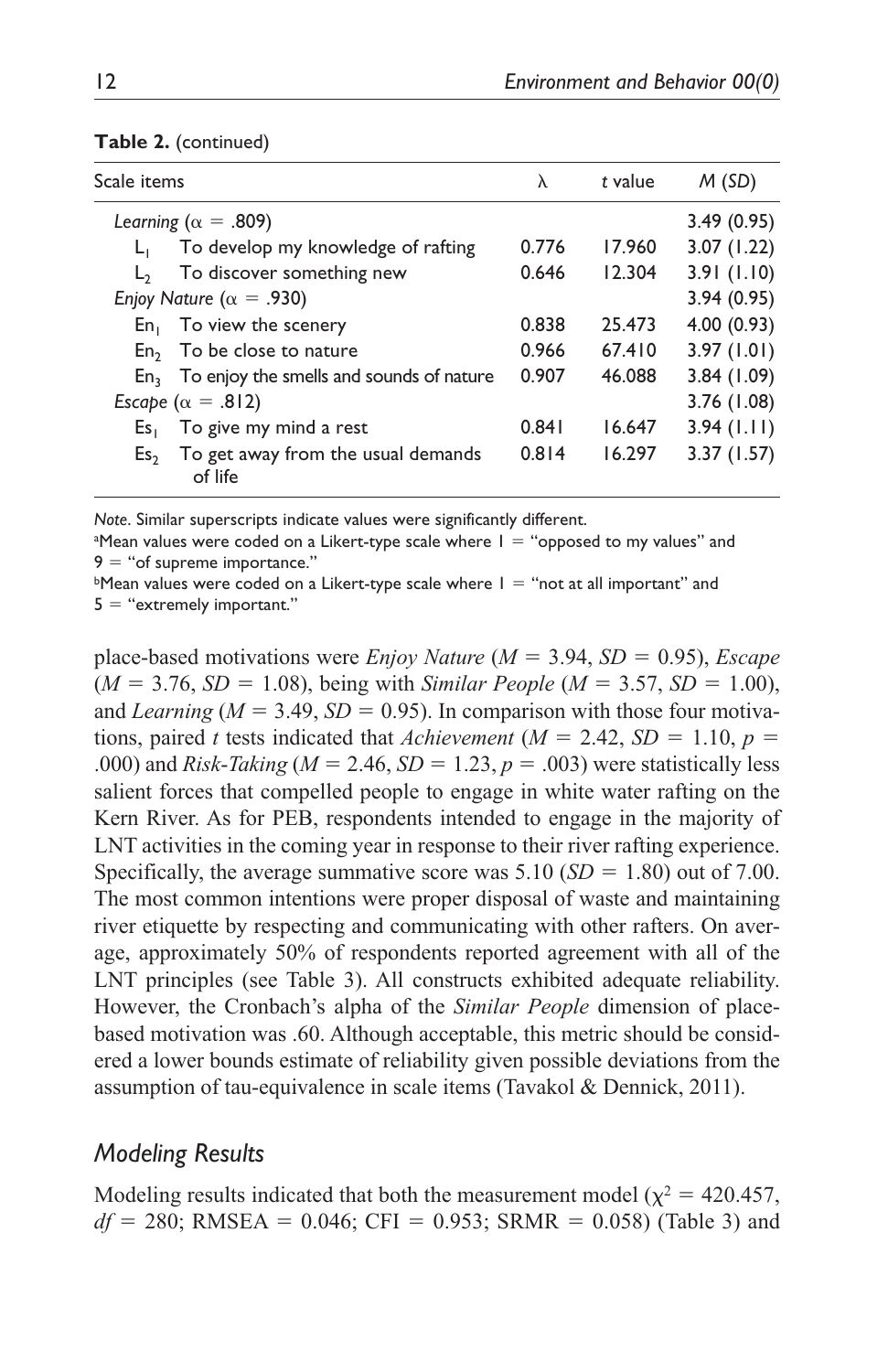| <b>Behavioral indicators</b>                                                         | Valid percent |
|--------------------------------------------------------------------------------------|---------------|
| Maintain river etiquette by respecting and communicating with<br>other rafters       | 91.1          |
| Properly dispose of waste and trash                                                  | 90.7          |
| Be mindful of impacts (e.g., littering) that might affect the health<br>of the river | 89.3          |
| Protect wildlife by observing them from a distance                                   | 75.7          |
| Avoid trampling sensitive vegetation around put-in and take-out<br>locations         | 69.6          |
| Clean equipment to prevent the spread of non-native plants<br>and animals            | 52.3          |
| Learn as much as possible about river-specific issues before<br>visiting             | 47.7          |

**Table 3.** Leave No Trace Behavioral Intentions Performed After Visiting the Kern River.

*Note.* Respondents could check all that applied so column total may not equal 100%.

structural model ( $\chi^2 = 473.603$ ,  $df = 293$ ; RMSEA = 0.051; CFI = 0.940;  $SRMR = 0.068$ ) fit the sample data in accordance with established criteria (Brown, 2014; Kline, 2011). In particular, we observed that four dimensions of respondents' value orientations (i.e., *Hedonic, Egoistic, Altruistic, Biospheric*) predicted six dimensions of place-based motivations (i.e., *Achievement, Risk-Taking, Similar People, Learning, Enjoy Nature, Escape*) to engage in white water rafting, with *Escape*, in turn, predicting behavioral intentions (Table 4). Consistent with the study hypotheses, *Biospheric* values positively predicted *Learning* ( $\gamma = 0.513$ ) and *Enjoy Nature* ( $\gamma = 0.515$ ), *Egoistic* values negatively predicted *Risk-Taking* ( $\gamma = -0.200$ ) and *Similar People* ( $\gamma = -.221$ ), and *Altruistic* values predicted *Achievement* ( $\gamma = 0.194$ ), *Similar People* ( $\gamma = 0.328$ ), and *Escape* ( $\gamma = 0.354$ ). *Hedonic* values predicted *Achievement* ( $\gamma = 0.199$ ), *Risk-Taking* ( $\gamma = 0.254$ ), and *Escape* ( $\gamma =$ 0.268). Results also indicated that PEB intentions were directly influenced by *Escape* ( $\beta$  = 0.223) and indirectly influenced by *Altruistic* ( $\beta$  = 0.079, *t* statistics = 2.239, 95% confidence interval [CI] = [.010, .148]), and *Hedonic* values (β = 0.060, *t* statistics = 1.937, 95% CI =  $[-.001, .120]$ ).<sup>1</sup> Results from a Wald chi-squared test showed that the effect of *Altruistic* value was not stronger than the effect of *Hedonic* value ( $\chi^2 = 68.97$ ,  $df = 1$ ,  $p = .86$ ) on *Escape.* Values accounted for 15% of the variance in *Achievement*, 14% of *Risk-Taking*, 21% of *Similar People*, 30% of *Learning*, 27% of *Nature*, and 31% of *Escape*. In addition, *Escape* explained 5% the variance in PEB intentions (see Figure 1).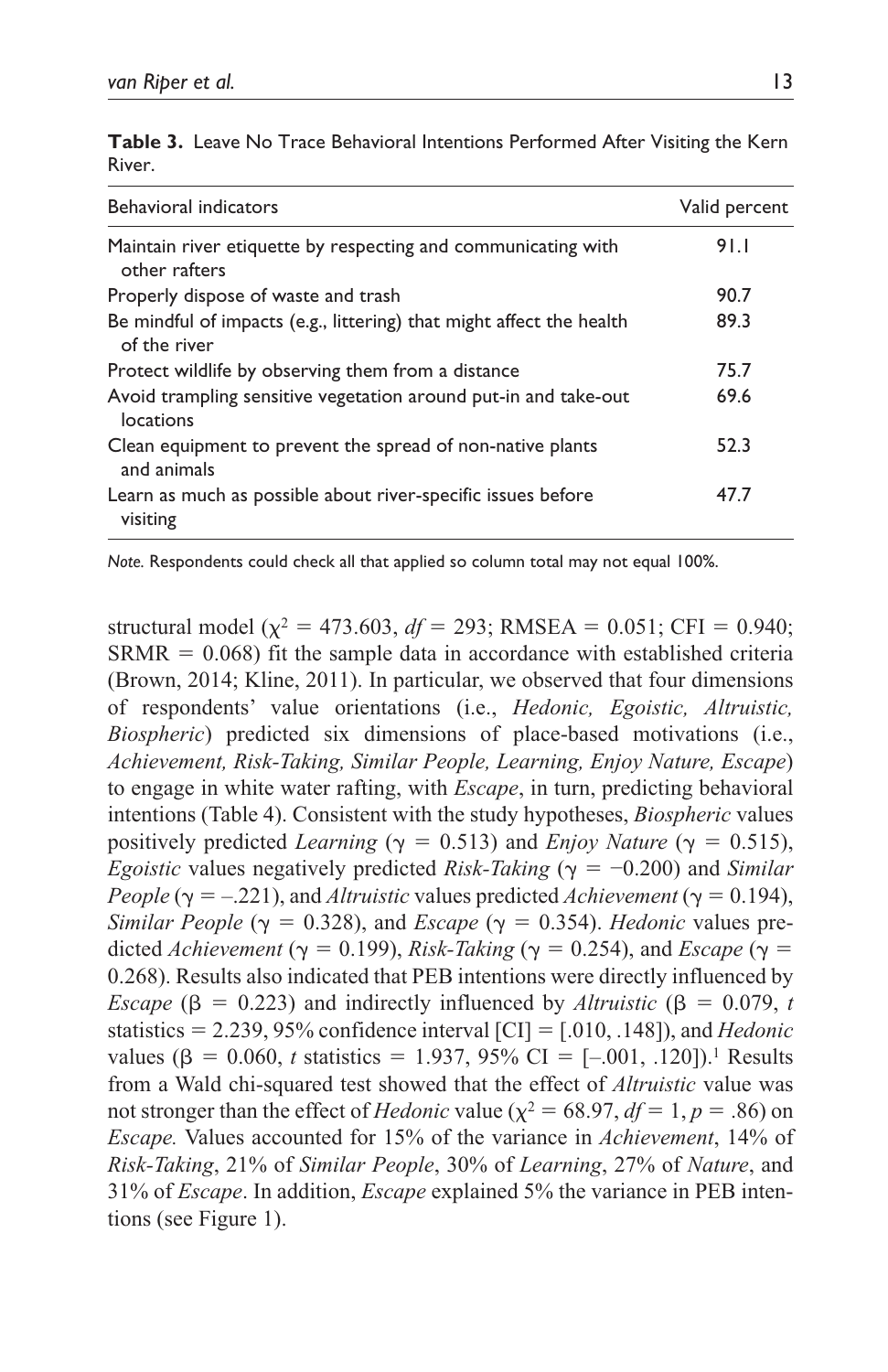| Predictor         | Dependent variable           | β        | t value | R <sup>2</sup> |
|-------------------|------------------------------|----------|---------|----------------|
| Egoistic          | Achievement                  |          |         | .122           |
| Altruistic        |                              | 0.194    | 2.937   |                |
| Biospheric        |                              |          |         |                |
| Hedonic           |                              | 0.199    | 2.525   |                |
| Egoistic          | <b>Risk-Taking</b>           | $-0.200$ | 2.748   | .123           |
| <b>Altruistic</b> |                              |          |         |                |
| Biospheric        |                              |          |         |                |
| Hedonic           |                              | 0.254    | 3.405   |                |
| Egoistic          | Similar People               | $-0.221$ | 2.453   | .205           |
| <b>Altruistic</b> |                              | 0.328    | 3.943   |                |
| Biospheric        |                              |          |         |                |
| Hedonic           |                              |          |         |                |
| Egoistic          | Learning                     |          |         | .296           |
| <b>Altruistic</b> |                              |          |         |                |
| Biospheric        |                              | 0.513    | 7.404   |                |
| Hedonic           |                              |          |         |                |
| Egoistic          | <b>Enjoy Nature</b>          |          |         | .263           |
| Altruistic        |                              |          |         |                |
| Biospheric        |                              | 0.515    | 9.481   |                |
| Hedonic           |                              |          |         |                |
| Egoistic          | Escape                       |          |         | .309           |
| Altruistic        |                              | 0.354    | 3.715   |                |
| Biospheric        |                              |          |         |                |
| Hedonic           |                              | 0.268    | 2.964   |                |
| Escape            | <b>Behavioral Intentions</b> | 0.223    | 2.873   | .050           |

**Table 4.** Structural Regression Modeling Results.

*Note*. Final structural model fit:  $\chi^2 = 473.603$ ,  $df = 293$ ; RMSEA = 0.051; CFI = 0.940; SRMR  $= 0.068$ . RMSEA = root mean square error of approximation; CFI = comparative fit index; SRMR = standardized root mean square residual.

# **Discussion**

This study examined the relationships among values, motivations, and PEB by testing a structural equation model of factors influencing intentions to engage in LNT practices among a sample of outdoor recreationists. A multidimensional measure of values (i.e., a quadripartite model) was hypothesized to predict the perceived benefits of leisure pursuits. These hypotheses were adapted from two theoretical backdrops, Schwartz's (1992) value theory and Lawler's (1973) expectancy theory, which provided a basis for contending values and motivations occupy similar theoretical space but should be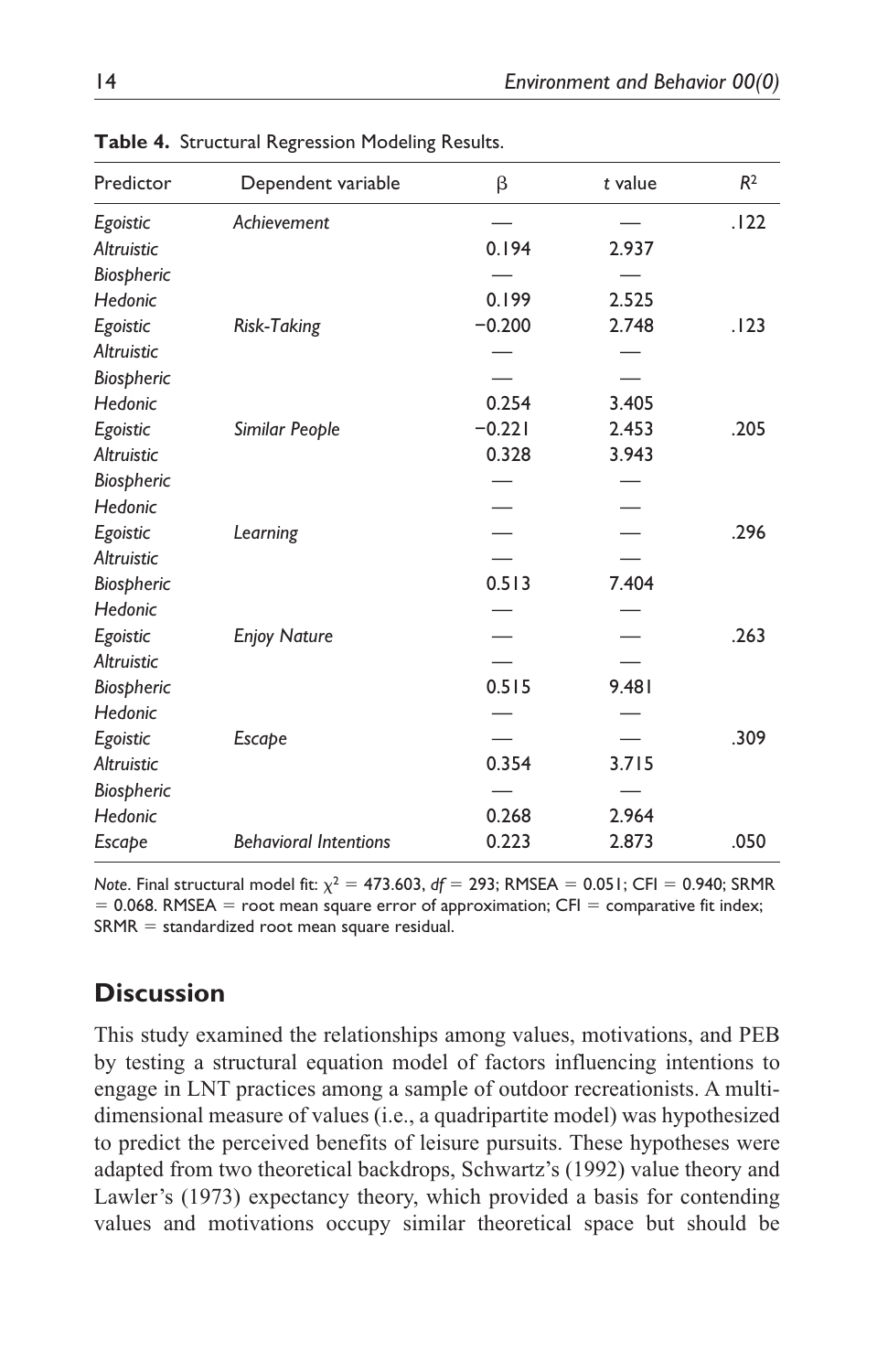

**Figure 1.** Research results from a structural model of factors predicting intended proenvironmental behavior. The dotted lines show non-significant relationships.

empirically distinguished in models that characterize the antecedents to PEB intentions. We confirmed that values predicted motivations, though not all dimensions were significantly correlated. Also, the valence of relationships among *Biospheric* and *Altruistic* values, place-based motivations, and intent was consistent with our predictions that built on past research (Norlund & Garvill, 2002; van Riper & Kyle, 2014). Thus, our model offered partial support for the study hypotheses and provided evidence for the need to conceptualize and measure hedonic values in addition to the conventional tripartite basis of value orientations.

In line with Schwartz (1994), previous research conducted by Steg et al. (2014) posited that self-enhancement (*Egoistic* and *Hedonic*) and self-transcendent (*Altruistic* and *Biospheric*) values were negatively and postively correlated with PEB, respectively. Although the study findings confirmed that *Hedonic* values were part of the value basis of environmental concern, this construct positively predicted motivations and behavior intended by individuals engaged in leisure pursuits. We provide initial evidence of boundary conditions pertaining to the effects of *Hedonic* values on environmental behavior, in that findings indicated respondents compelled by short-term gains, reflected by engagement in a high-risk activity, remained conscious of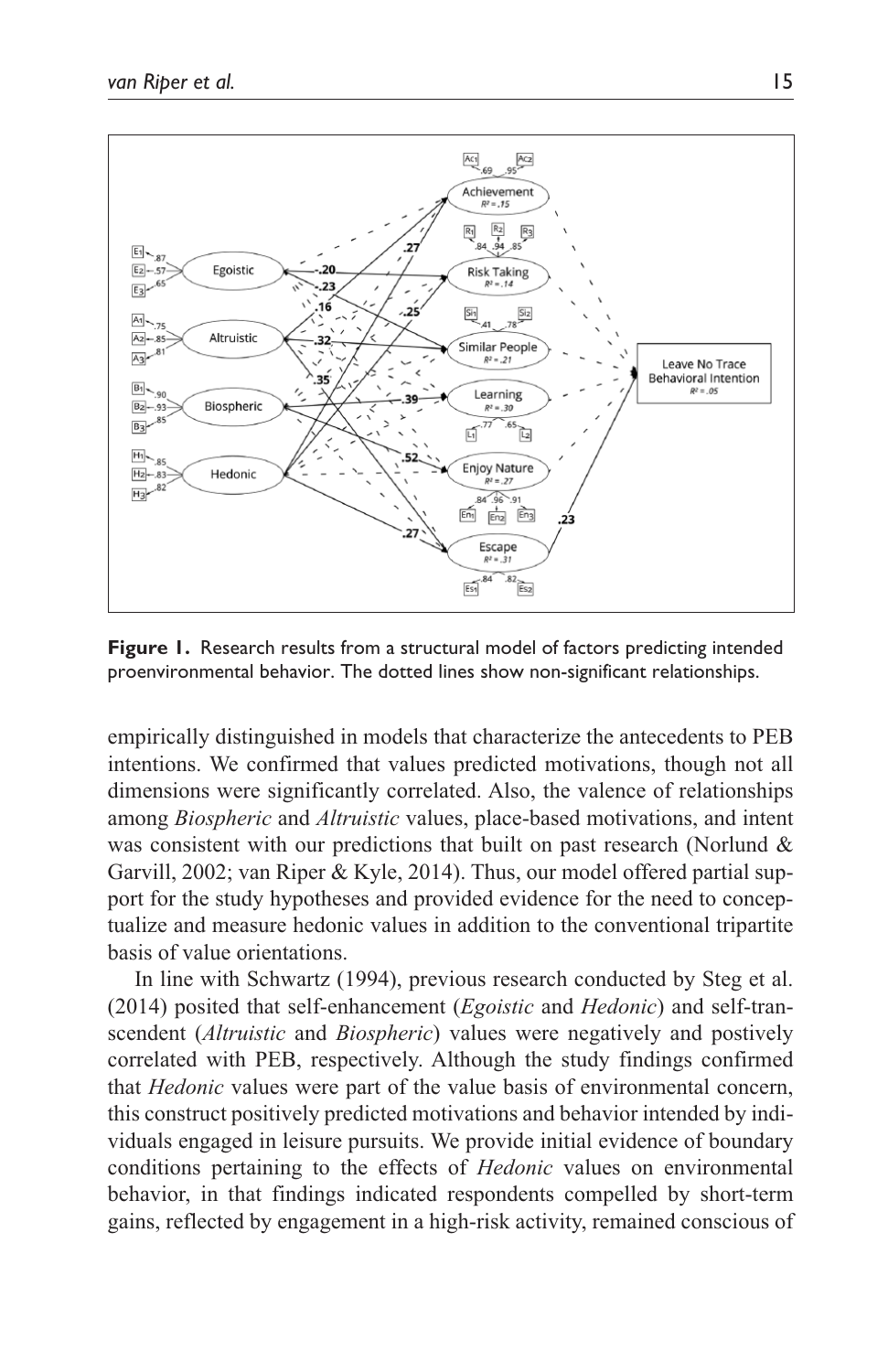their potential impacts on the environment. That is, we suggest that directionality may not be as straightforward as previous literature has suggested when considering people who seek direct pleasure from leisure pursuits. Given that *Hedonic* values straddle the self-enhancement and openness to change motivational axes established by Schwartz (1992), it is plausible that motivations centered on *Achievement, Risk-Taking*, and *Escape* of personal and social pressures to be engaged in outdoor activities were due to not only personal pleasure but also an interest in living life freely with independent and stimulating action. In other words, the hedonic goal frames of respondents to experience the excitement and uncertainty of white water rafting were not incompatible with proenvironmental intent.

Results from this study corroborated past research that has suggested values and motivations are related to behaviors that benefit the environment (Lindenberg & Steg, 2007; Manfredo et al., 2017; Steg, 2016; Woosnam et al., 2009). When values are conceptualized as goals (cf. Verplanken & Holland, 2002), as articulated by goal-framing theory (Lindenberg  $&$  Steg, 2007, 2013), they maintain a complementary relationship with place-based motivations measured using the REP scale, and respond to situational cues and contextual affordances (Lindberg  $&$  Steg, 2013). That is, values move through intermediate constructs such as motivations to influence intentions to engage in LNT practices (Kil, Holland, & Stein, 2014; Sotomayor, Barbieri, Stanis, Aguilar, & Smith, 2014). This information provides insight into individual responses to incentives and barriers to behavioral goals. Public land management agencies focused on behavior change can consider our results to more effectively work within existing value structures (Manfredo et al., 2017), while also targeting less stable social psychological processes such as recreation experience preferences to encourage PEB (Wynveen et al., 2015).

We found that LNT behaviors were influenced by motivations measured using the REP scale. These findings suggested individuals who engaged in white water recreation to fulfill *Escape* motivations were more likely to report intentions to comply with LNT practices. The factors that influenced respondents' abilities to realize expectations associated with *Escape* motives were tied to their on-site experience, including the behavior of other recreationists and conditions of the resource (Steg, Lindenberg, & Keizer, 2016). It could be that respondents who sought to escape personal and social pressures through outdoor recreation viewed themselves as outside the bounds of everyday life. These individuals may have been more receptive to information about LNT principles imparted by their river rafting guide because they were in a novel environment that required greater learning and understanding. In other words, people who sought escape reported greater intentions to adhere to LNT principles taught by their river rafting guide, because they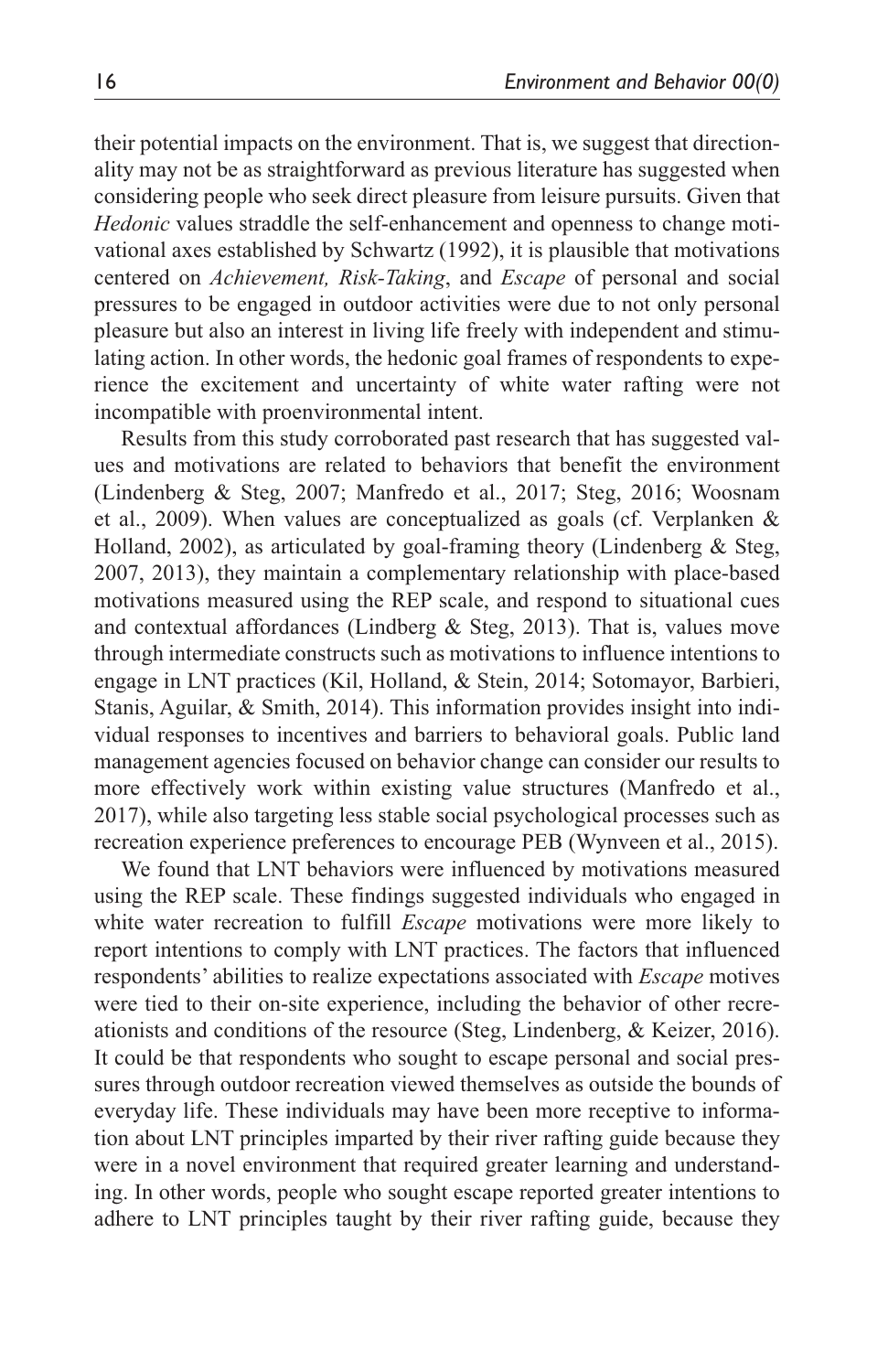benefited from seeing themselves in a foreign environment. Although this research built on a long-standing literature focused on motivations in the context of public land management (Manfredo et al., 1996), future research should consider related approaches to measuring motivation. For example, the concepts of intrinsic motivation, extrinsic motivation, and amotivation from self-determination theory could be particularly informative, because these types of motivations may have a different relationship with the value concept. Intrinsic motivations, in particular, indicate a high level of selfdetermination related to behaviors that stem from pleasure and freedom (Baard, Deci, & Ryan, 2004; Deci & Ryan, 1985). This conceptualization would provide a useful basis for explaining egoistic and hedonic selfenhancement values that in turn shape behavior (De Groot & Steg, 2010).

The positive relationship revealed between *Hedonic* values and PEB intentions was noteworthy. Results indicated that respondents who acted in line with their individual interests to engage in leisure also acted proenvironmentally, indicating that the adoption of PEB intentions such as activities specified by the LNT program did not require restraining hedonic interests. In this case, self-focused values and an array of motivations, particularly the desire to escape the pressures of everyday life, need not be framed as antithetical to environmental protection (Chan, Shaw, Cameron, Underwood, & Daily, 2006). Emphasizing opportunities to fulfill individual desires while engaging in a group context may resonate with stakeholders, particularly individuals engaged in high-risk recreation (van Riper et al., 2016). Discourse surrounding human impacts on the environment has previously adopted a narrative that emphasizes urgency and the consequences of acting out of interests for the self as opposed to others. Our results indicate that PEB can be postively influenced by values that are oriented toward the self. That is, stakeholders may find intrinsic satisfaction from acting in ways that are environmentally responsible and individually focused.

### **Limitations and Future Research Directions**

The data analyzed in this investigation are not without limitations. First, while the socio-demographic profile of the sample from which the data were collected broadly align with the population characteristics of backcountry outdoor recreationists in the United States (Cordell, 2012), the manner in which our respondents engaged both the activity and resource differs from the manner in which most Americans experience nature. In particular, our respondents' experience was mediated by a trained guide. For both the guides and their companies to maintain their concession permit with the U.S. Forest Service, they are obligated to uphold the tenets of LNT. Consequently, throughout their rafting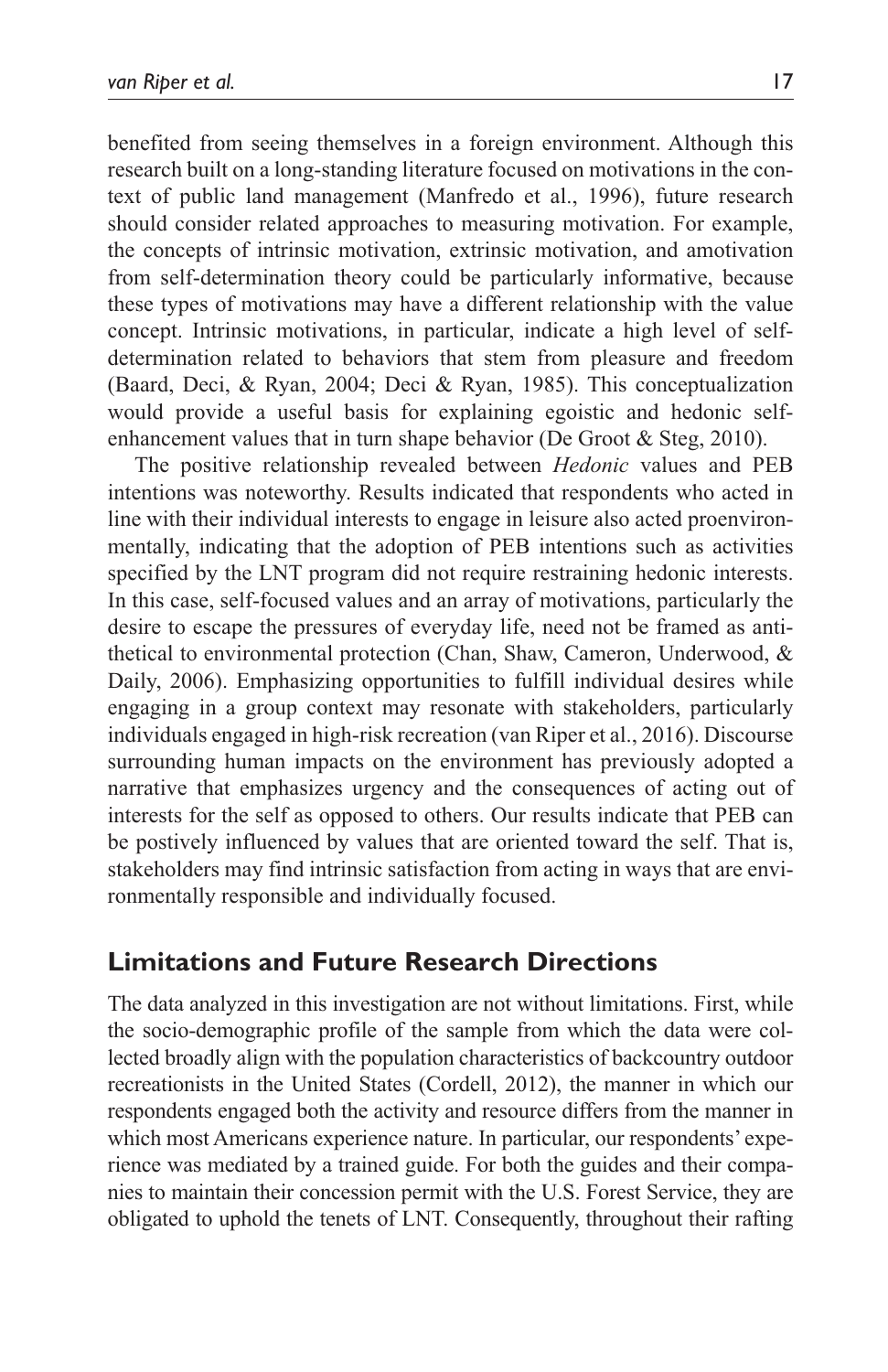experience, guides reinforce appropriate PEBs. While this may have inflated respondents' intent to engage in LNT behavior for the future, it does not have bearing on their value orientations, which are more stable and enduring (Rokeach, 1973; Schwartz, 1992). Consequently, these findings still offer support for a positive linear association between the values-motivation-behavior constructs that have been previously reported and implied in theory. Continued examination in other nature-based contexts will likely begin to more overtly define the contextual boundaries for the hypothesized relationships.

Two additional caveats tied to our empirical results should be noted when interpreting the study findings. First, given the small amount of variance explained in intended PEB by the antecedents evaluated in this study, it could be that a larger model that included variables specified by the VBN Theory (Stern et al., 1999) and TPB (Ajzen, 1985) would eclipse the effects that were detected. Although the relationships among a multi-dimensional measure of values, particularly hedonic values, motivations, and behavioral intentions, yield noteworthy findings, the predictive capacity of our model should be considered in light of existing literature and theory. Second, the causal inference implied in our hypothesized model warrants attention in future research. Given our analyses are based on the covariance structure of the variables of interest, the findings do not *establish* causality on their own. Our hypothesized causal associations rest on past work and theory related to values and its motivating properties (Jolibert & Baumgartner, 1997; Schwartz & Bilsky, 1994). While the data do not establish causal association, they do offer further evidence in support of this past work and the tenets of the underlying theory.

# **Conclusion**

Values work through place-based motivations to predict intentions to engage in PEB. Our results reveal that four types of values—*Egoistic, Altruistic, Biospheric*, and *Hedonic*—collectively play roles in explaining motivations and, in turn, influencing behavioral intentions set forth by the U.S. LNT educational outreach program. We suggest that *Hedonic* values act as guiding principles in life that are distinguishable from the traditional tripartite basis of environmental concern, as well as provide empirical evidence that they are grounded in both self-enhancement and openness to change dimensions of Schwartz's (1992) circumplex. Moreover, respondents' motives to escape the pressures of everyday life are instrumental in shaping intended PEBs that are imparted during a high-risk recreational pursuit. These findings underline the need to better understand intermediary psychological factors that can close the value–action gap and, in turn, identify ways for decision makers to effectively encourage minimum-impact activities in natural resource management contexts.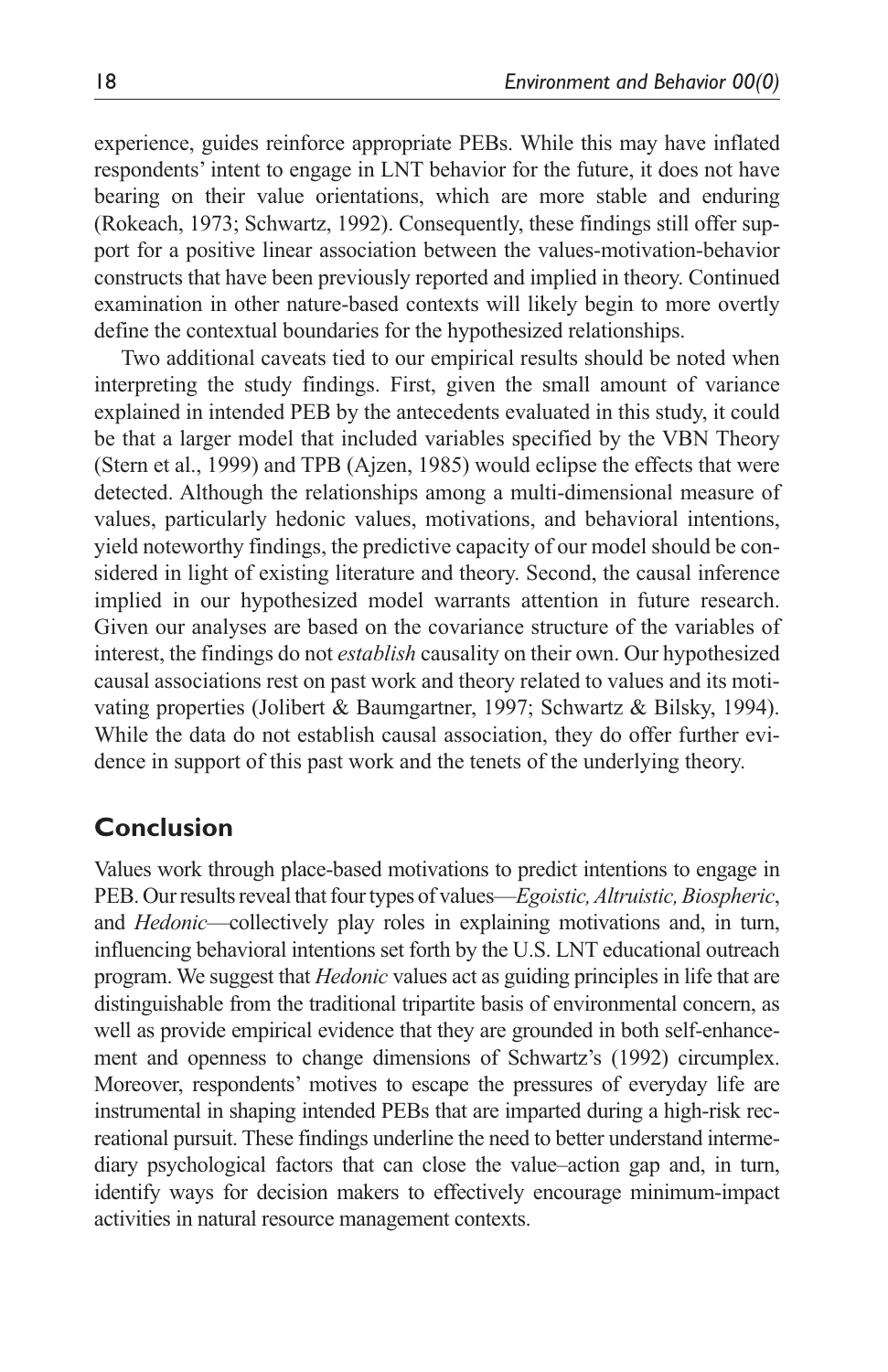### **Acknowledgments**

The authors thank the three river guide companies—White Water Voyages, Sierra South, and Mountain River Adventures—that graciously provided access to their clientele during the 2014 rafting season. They also express gratitude to Jihee Park and Anna Pechenik-Mausolf for their logistical support during data collection, as well as the U.S. Forest Service for their assistance in facilitating this research.

#### **Declaration of Conflicting Interests**

The author(s) declared no potential conflicts of interest with respect to the research, authorship, and/or publication of this article.

### **Funding**

The author(s) disclosed receipt of the following financial support for the research, authorship, and/or publication of this article: This research was financially supported by the Human Dimensions of Natural Resources Laboratory at Texas A&M University, and the University of Illinois at Urbana–Champaign Campus Research Board (Grant Number: RB16092).

#### **Note**

1. These confidence intervals (CIs) were calculated with the robust maximum likelihood estimation procedure in Mplus (i.e., "ESTIMATOR  $=$  MLR"), which does not allow bootstrapping calculations. Calculating these indirect effects with maximum likelihood estimation (i.e., "ESTIMATOR  $=$  ML") to obtain bootstrapped and bias-corrected CIs with 1,000 re-samples yielded similar results: *Altruistic* (β = 0.079, *t* statistics = 2.202, 95% CI = [.021, .154]) and *Hedonic* values (β = 0.060, *t* statistics = 1.796, 95% CI = [.008, .137]).

#### **References**

- Adger, W. N., Dessai, S., Goulden, M., Hulme, M., Lorenzoni, I., Nelson, D. R., . . . Wreford, A. (2009). Are there social limits to adaptation to climate change? *Climatic Change*, *93*, 335-354. doi:10.1007/s10584-008-9520-z
- Ajzen, I. (1985). From intentions to actions: A theory of planned behavior. In J. Kuhl & J. Beckmann (Eds.), *Action-control: From cognition to behavior* (pp. 11-39). Heidelberg, Germany: Springer. doi:10.1007/978-3-642-69746-3\_2
- Ajzen, I., & Driver, B. L. (1991). Prediction of leisure participation from behavioral, normative, and control beliefs: An application of the theory of planned behavior. *Leisure Sciences*, *13*, 185-204. doi:10.1080/01490409109513137
- Allen, M. (2016). Understanding pro-environmental behavior: Models and messages. In *Strategic communication for sustainable organizations* (pp. 105-137). Cham, Switzerland: Springer. doi:10.1007/978-3-319-18005-2\_4
- Anderson, J. C., & Gerbing, D. W. (1988). Structural equation modeling in practice: A review and recommended two-step approach. *Psychological Bulletin*, *103*, 411-423. doi:10.1037/0033-2909.103.3.411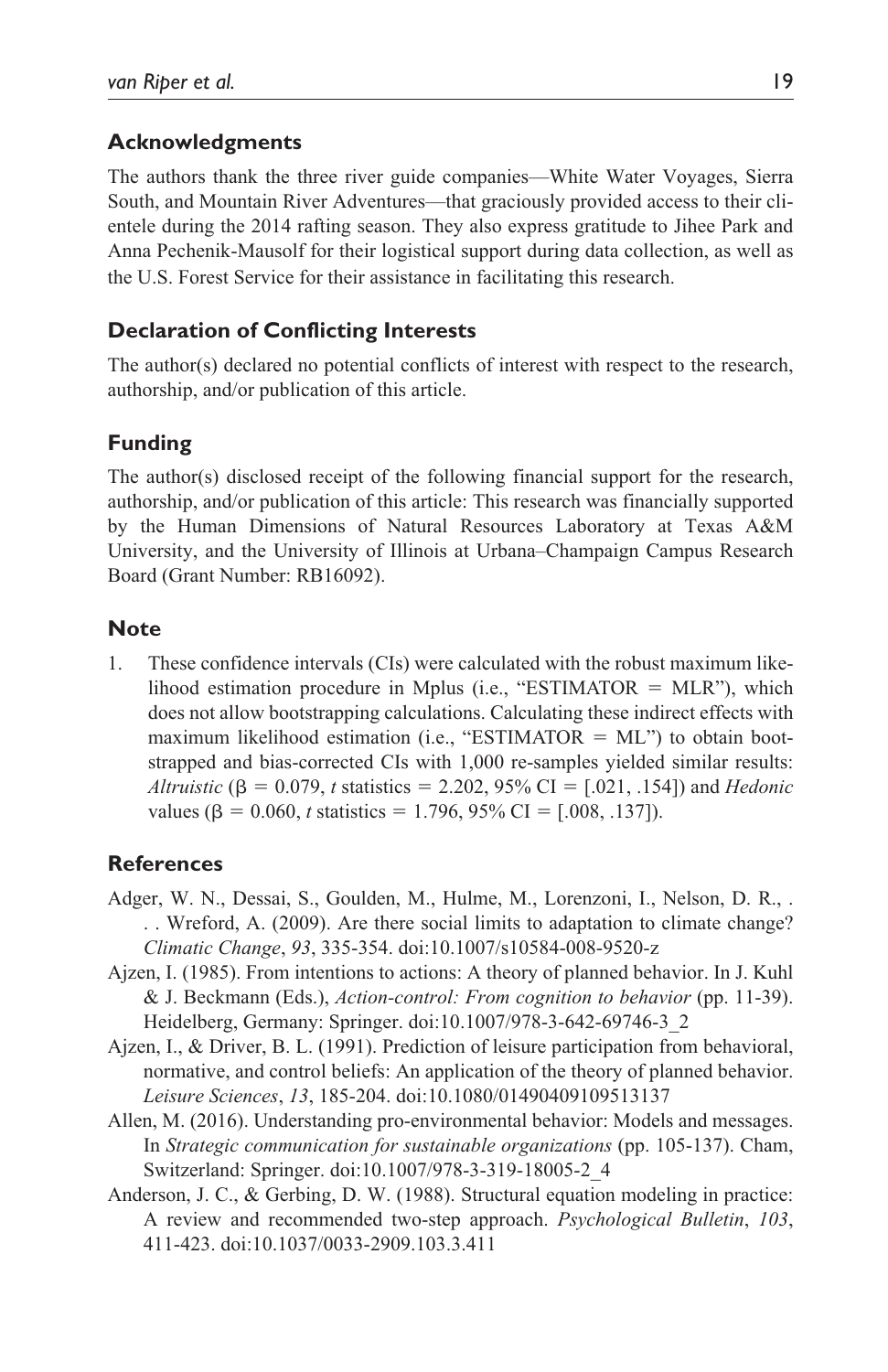- Armitage, C. J., & Conner, M. (2001). Efficacy of the theory of planned behaviour: A meta-analytic review. *British Journal of Social Psychology*, *40*, 471-499. doi:10.1348/014466601164939
- Axelrod, L. (1994). Balancing personal needs with environmental preservation: Identifying the values that guide decisions in ecological dilemmas. *Journal of Social Issues*, *50*, 85-104. doi:10.1111/j.1540-4560.1994.tb02421.x
- Baard, P. P., Deci, E. L., & Ryan, R. M. (2004). Intrinsic need satisfaction: A motivational basis of performance and well-being in two work settings. *Journal of Applied Social Psychology*, *34*, 2045-2068. doi:10.1111/j.1559-1816.2004. tb02690.x
- Bamberg, S., & Möser, G. (2007). Twenty years after Hines, Hungerford, and Tomera: A new meta-analysis of psycho-social determinants of pro-environmental behaviour. *Journal of Environmental Psychology*, *27*(1), 14-25. doi:10.1016/j. jenvp.2006.12.002
- Bengston, D. N., Asah, S. T., & Butler, B. J. (2011). The diverse values and motivations of family forest owners in the United States: An analysis of an openended question in the National Woodland Owner Survey. *Small-Scale Forest Economics, Management and Policy*, *10*, 339-355. doi:10.1007/s11842-010- 9152-9
- Bentler, P. M. (1990). Comparative fit indexes in structural models. *Psychological Bulletin*, *107*, 238-246. doi:10.1037/0033-2909.107.2.238
- Bolderdijk, J. W., Steg, L., Geller, E. S., Lehman, P., & Postmes, T. (2013). Comparing the effectiveness of monetary versus moral motives in environmental campaigning. *Nature Climate Change*, *3*, 413-416. doi:10.1038/nclimate1767
- Braito, M., Flint, C., Muhar, A., Penker, M., & Vogel, S. (2017). Individual and collective socio-psychological patterns of photovoltaic investment under diverging policy regimes of Austria and Italy. *Energy Policy*, *109*, 141-153. doi:10.1016/j. enpol.2017.06.063
- Brown, T. A. (2014). *Confirmatory factor analysis for applied research*. New York, NY: Guilford Press.
- Chan, K. M. A., Shaw, M. R., Cameron, D. R., Underwood, E. C., & Daily, G. C. (2006). Conservation planning for ecosystem services. *PLoS Biology*, *4*(11), e379. doi:10.1371/journal.pbio.0040379
- Cordell, H. K. (2012). *Outdoor recreation trends and futures: A technical document supporting the forest service 2010 RPA assessment*. Asheville, NC: U.S. Department of Agriculture Forest Service Southern Research Station.
- Deci, E. L., & Ryan, R. M. (1985). *Intrinsic motivation and self-determination in human behavior*. New York, NY: Plenum Press.
- Deci, E. L., & Ryan, R. M. (2000). The "what" and "why" of goal pursuits: Human needs and the self-determination of behavior. *Psychological Inquiry*, *11*, 227- 268. doi:10.1207/S15327965PLI1104\_01
- De Groot, J. I. M., & Steg, L. (2009). Morality and prosocial behavior: The role of awareness, responsibility, and norms in the Norm Activation Model. *The Journal of Social Psychology*, *149*, 425-449. doi:10.3200/SOCP.149.4.425-449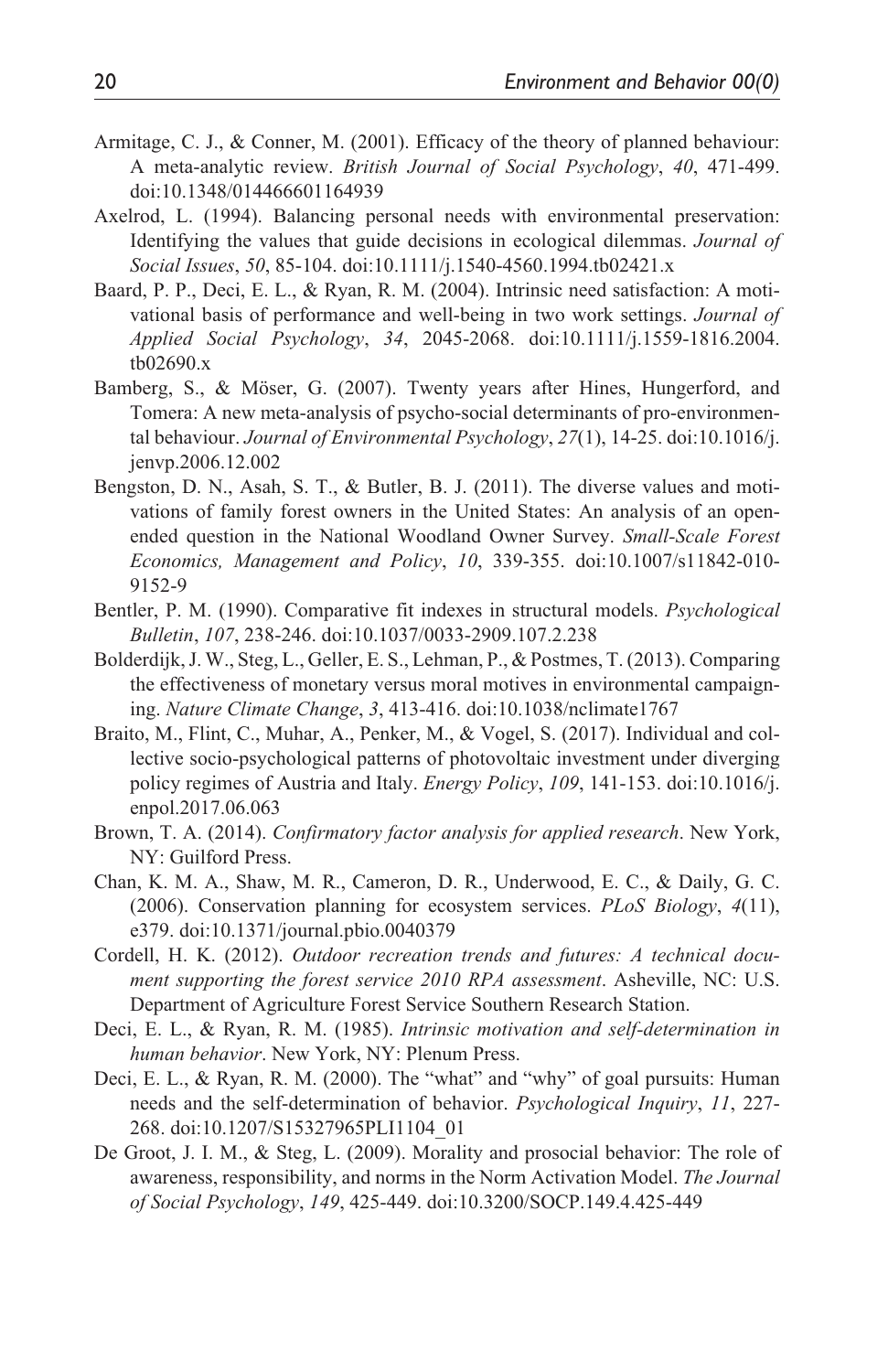- De Groot, J. I. M., & Steg, L. (2010). Relationships between value orientations, self-determined motivational types and pro-environmental behavioural intentions. *Journal of Environmental Psychology*, *30*, 368-378. doi:10.1016/j. jenvp.2010.04.002
- De Young, R. (2000). New ways to promote proenvironmental behavior: Expanding and evaluating motives for environmentally responsible behavior. *Journal of Social Issues*, *56*, 509-526. doi:10.1111/0022-4537.00181
- Dietz, T., Fitzgerald, A., & Shwom, R. (2005). Environmental values. *Annual Review of Environment and Resources*, *30*, 335-372. doi:10.1146/annurev.energy. 30.050504.144444
- Driver, B. L., & Bruns, D. H. (1999). Concepts and uses of the benefits approach to leisure. In T. Burton & E. Jackson (Eds.), *Leisure studies: Prospects for the twenty-first century* (pp. 349-369). State College, PA: Venture Publishing.
- Driver, B. L., & Tocher, S. R. (1970). Toward a behavioral interpretation of recreational engagements, with implications for planning. In B. L. Driver (Ed.), *Elements of outdoor recreation planning* (Vol. 8, pp. 9-31). Ann Arbor, MI: University Microfilms, Inc.
- Fielding, K. S., McDonald, R., & Louis, W. R. (2008). Theory of planned behaviour, identity and intentions to engage in environmental activism. *Journal of Environmental Psychology*, *28*, 318-326. doi:10.1016/j.jenvp.2008.03.003
- Gifford, R. (2014). Environmental psychology matters. *Psychology*, *65*, 541-579. doi:10.1146/annurev-psych-010213-115048
- Gifford, R., & Nilsson, A. (2014). Personal and social factors that influence proenvironmental concern and behaviour: A review. *International Journal of Psychology*, *49*, 141-157. doi:10.1002/ijop.12034
- Guo, T., Smith, J. W., Moore, R. L., & Schultz, C. L. (2017). Integrating off-site visitor education into landscape conservation and management: An examination of timing of educational messaging and compliance with low-impact hiking recommendations. *Landscape and Urban Planning*, *164*, 25-36.
- Hall, T. E., Seekamp, E., & Cole, D. (2010). Do recreation motivations and wilderness involvement relate to support for wilderness management? A segmentation analysis. *Leisure Sciences*, *32*, 109-124. doi:10.1080/01490400903547096
- Halpenny, E. A. (2010). Pro-environmental behaviours and park visitors: The effect of place attachment. *Journal of Environmental Psychology*, *30*, 409-421.
- Heberlein, T. A. (2012). *Navigating environmental attitudes*. New York, NY: Oxford University Press. doi:10.1111/j.1523-1739.2012.01892.x
- Herzberg, F. I. (1966). *Work and the nature of man*. New York, NY: World Publishing.
- Higgins, E. T. (2015). What is value? Where does it come from? A psychological perspective. In T. Brosch & D. Sander (Eds.), *Handbook of value: Perspectives from economics, neuroscience, philosophy, psychology and sociology* (pp. 43- 63). Oxford, UK: Oxford University Press.
- Hines, J. M., Hungerford, H. R., & Tomera, A. N. (1987). Analysis and synthesis of research on responsible environmental behavior: A meta-analysis. *The Journal of Environmental Education*, *18*(2), 1-8. doi:10.1080/00958964.1987.9943482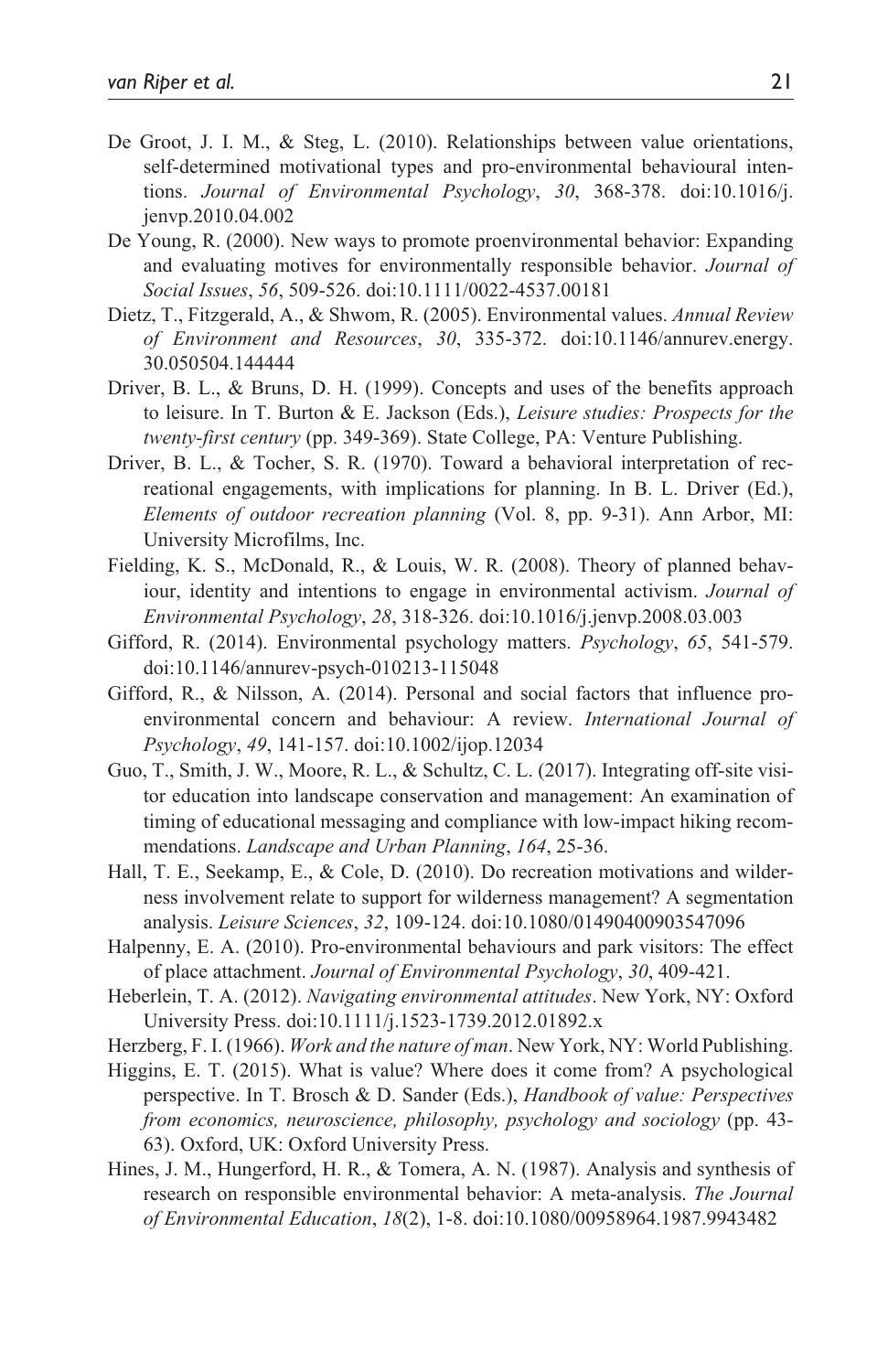- Hitlin, S. (2011). Values, personal identity, and the moral self. In S. J. Schwartz, K. Luyckx, & V. L. Vignoles (Eds.), *Handbook of identity theory and research* (pp. 515-529). New York, NY: Springer. doi:10.1007/978-1-4419-7988-9\_20
- Howell, R., & Allen, S. (2017). People and planet: Values, motivations and formative influences of individuals acting to mitigate climate change. *Environmental Values*, *26*, 131-155. doi:10.3197/096327117X14847335385436
- Hu, L. T., & Bentler, P. M. (1999). Cutoff criteria for fit indexes in covariance structure analysis: Conventional criteria versus new alternatives. *Structural Equation Modeling*, *6*(1), 1-55. doi:10.1080/10705519909540118
- Hurst, M., Dittmar, H., Bond, R., & Kasser, T. (2013). The relationship between materialistic values and environmental attitudes and behaviors: A meta-analysis. *Journal of Environmental Psychology*, *36*, 257-269.
- Inglehart, R. (1995). Public support for environmental protection: Objective problems and subjective values in 43 Societies. *PS: Political Science and Politics*, *28*, 57- 72. doi:10.2307/420583
- Jolibert, A., & Baumgartner, G. (1997). Values, motivations, and personal goals: Revisited. *Psychology & Marketing*, *14*, 675-688.
- Jones, N., Shaw, S., Ross, H., Witt, K., & Pinner, B. (2016). The study of human values in understanding and managing social-ecological systems. *Ecology and Society*, *21*(1), 15. doi:10.5751/ES-07977-210115
- Kaiser, F. G., Hubner, G., & Bogner, F. X. (2005). Contrasting the Theory of Planned Behavior with the Value-Belief-Norm Model in explaining conservation behavior. *Journal of Applied Social Psychology*, *35*, 2150-2170.
- Karp, D. G. (1996). Values and their effect on pro-environmental behavior. *Environment and Behavior*, *28*, 111-133. doi:10.1177/0013916596281006
- Kil, N., Holland, S. M., & Stein, T. V. (2014). Structural relationships between environmental attitudes, recreation motivations, and environmentally responsible behaviors. *Journal of Outdoor Recreation and Tourism*, *7*, 16-25. doi:10.1016/j. jort.2014.09.010
- Kline, R. B. (2011). *Principles and practice of structural equation modeling*. New York, NY: Guilford Press.
- Kollmuss, A., & Agyeman, J. (2002). Mind the gap: Why do people act environmentally and what are the barriers to pro-environmental behavior. *Environmental Education Research*, *8*, 239-260. doi:10.1080/13504620220145401
- Kyle, G., Mowen, A. J., & Tarrant, M. (2004). Linking place preferences with place meaning: An examination of the relationship between place motivation and place attachment. *Journal of Environmental Psychology*, *24*, 439-454. doi:10.1016/j. jenvp.2004.11.001
- Landon, A. C., Woosnam, K., & Boley, B. (2018). Modeling the psychological antecedents to tourists' pro-sustainable behavior: An application of the value-belief-norm model. *Journal of Sustainable Tourism*, *26*, 957-972. doi:10.1080/09669582.2017 .1423320
- Larson, L. R., Stedman, R. C., Cooper, C. B., & Decker, D. J. (2015). Understanding the multi-dimensional structure of pro-environmental behavior. *Journal of Environmental Psychology*, *43*, 112-124. doi:10.1016/j.jenvp.2015.06.004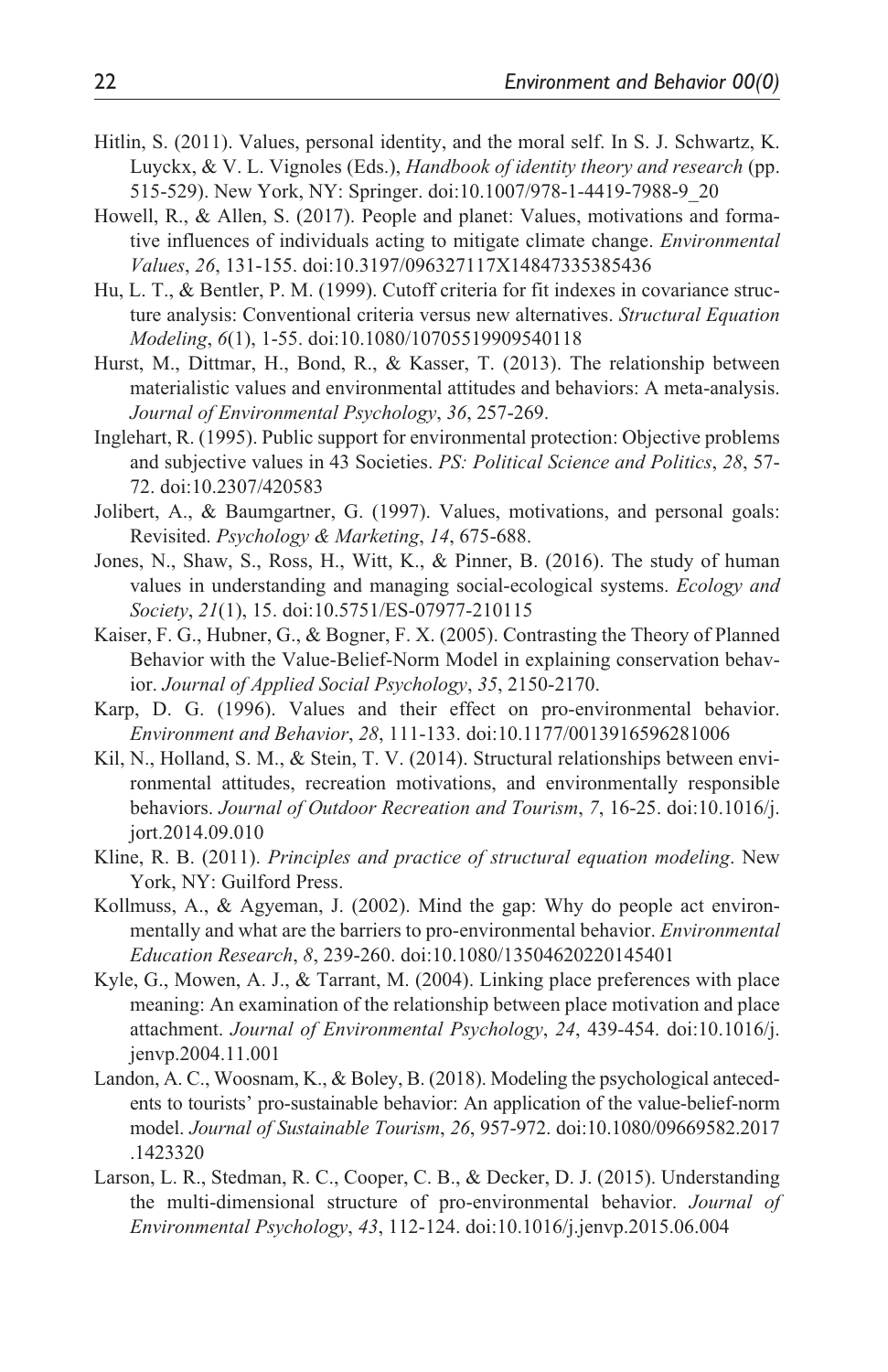- Larson, L. R., Whiting, J. W., & Green, G. T. (2011). Exploring the influence of outdoor recreation participation on pro-environmental behaviour in a demographically diverse population. *Local Environment*, *16*, 67-86.
- Lawhon, B., Newman, P., Taff, D., Vaske, J., Vagias, W., Lawson, S., & Monz, C. (2013). Factors influencing behavioral intentions for Leave No Trace behavior in national parks. *Journal of Interpretation Research*, *17*(3), 23-38.
- Lawler, E. (1973). *Motivation in work organizations*. San Francisco, CA: Jossey-Bass.
- Lindenberg, S., & Steg, L. (2007). Normative, gain and hedonic goal frames guiding environmental behavior. *Journal of Social Issues*, *63*, 117-137. doi:10.1111/ j.1540-4560.2007.00499.x
- Lindenberg, S., & Steg, L. (2013). Goal-framing theory and norm-guided environmental behavior. In H. v. Trijp (Ed.), *Encouraging sustainable behaviour* (pp. 37-54). New York, NY: Psychology Press.
- Manfredo, M. J., Bruskotter, J. T., Teel, T. L., Fulton, D., Schwartz, S. H., Arlinghaus, R., . . . Sullivan, L. (2017). Why social values cannot be changed for the sake of conservation. *Conservation Biology*, *31*, 772-780. doi:10.1111/cobi.12855
- Manfredo, M. J., Driver, B. L., & Tarrant, M. A. (1996). Measuring leisure motivation: A meta-analysis of the recreation experience preference scales. *Journal of Leisure Research*, *28*, 188-213. doi:10.1080/00222216.1996.11949770
- Manfredo, M. J., Pierce, C., Vaske, J., & Whittaker, D. (2002). An experiencebased approach to planning and management for wildlife-viewing recreation. In M. J. Manfredo (Ed.), *Wildlife viewing: A management handbook (pp*. 70-92). Corvallis: Oregon State University Press.
- Manning, R. (2011). *Studies in outdoor recreation: Search and research for satisfaction*. Corvallis: Oregon State University Press.
- Marion, J. (2014). *Leave no trace in the outdoors*. Mechanicsburg, PA: Stackpole Books.
- Marion, J. L., & Reid, S. E. (2001). *Development of the U.S. Leave No Trace Program: An historical perspective*. Boulder, CO: Leave No Trace.
- Maslow, A. H. (1943). A theory of human motivation. *Psychological Review*, *50*, 370-396. doi:10.1037/h0054346
- Maslow, A. H., Frager, R., & Fadiman, J. (1970). *Motivation and personality* (Vol. 2). New York, NY: Harper & Row.
- Milfont, T. L., Sibley, C. G., & Duckitt, J. (2010). Testing the moderating role of the components of norm activation on the relationship between values and environmental behavior. *Journal of Cross-Cultural Psychology*, *41*, 124-131. doi:10.1177/0022022109350506
- Muthén, L. K., & Muthén, B. O. (2012). *Mplus user's guide*. Los Angeles, CA: Author.
- Norlund, A. M., & Garvill, J. (2002). Value structures behind proenvironmental behavior. *Environment and Behavior*, *34*, 740-756.
- Osbaldiston, R., & Schott, J. P. (2012). Environmental sustainability and behavioral science: Meta-analysis of proenvironmental behavior experiments. *Environment and Behavior*, *44*, 257-299. doi:10.1177/0013916511402673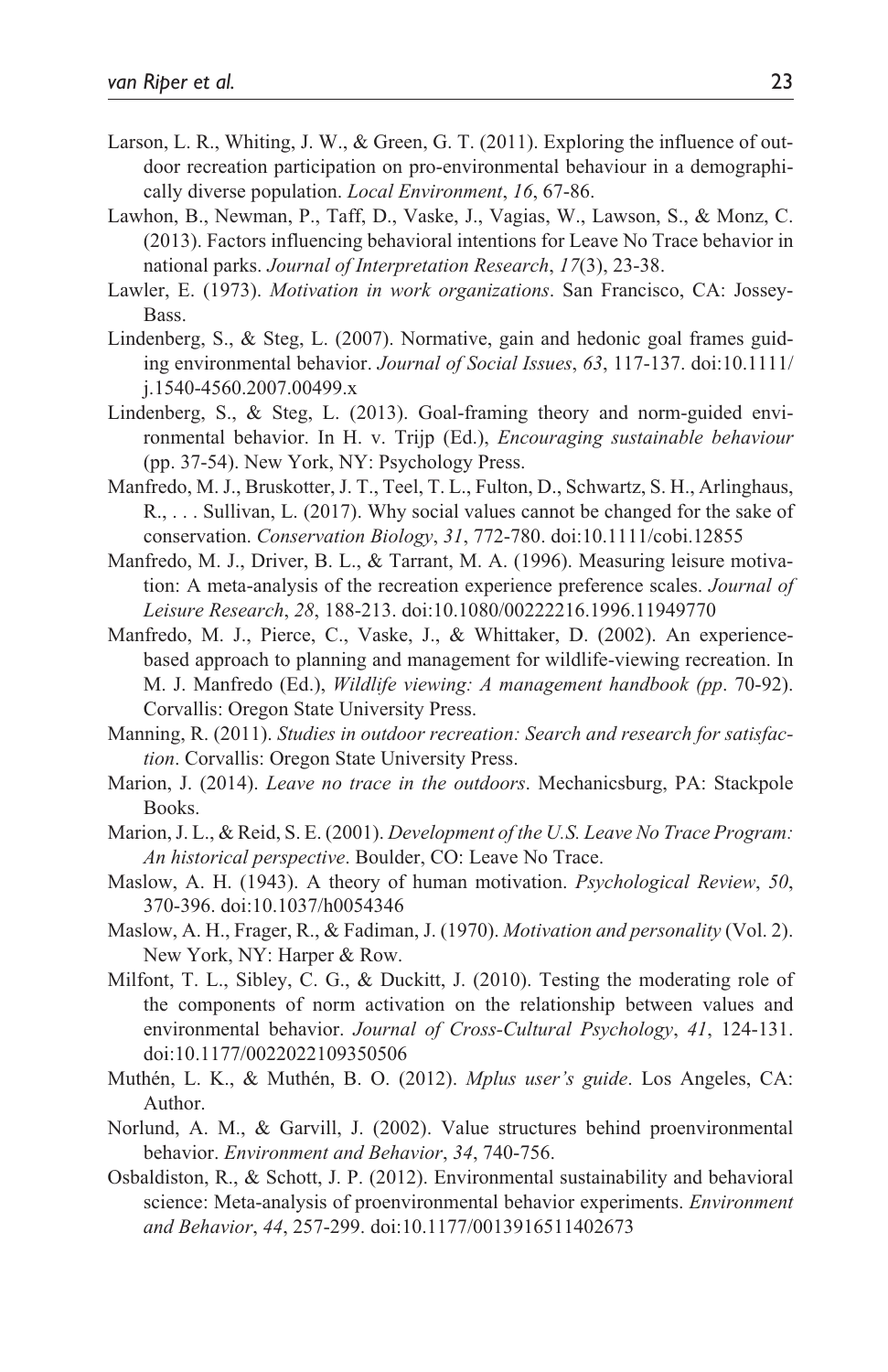- Perlaviciute, G., & Steg, L. (2015). The influence of values on evaluations of energy alternatives. *Renewable Energy*, *77*, 259-267. doi:10.1016/j.renene.2014.12.020
- Poortinga, W., Steg, L., & Vlek, C. (2004). Values, environmental concern, and environmental behavior: A study into household energy use. *Environment and Behavior*, *36*, 70-93. doi:10.1177/0013916503251466
- Pradhananga, A. K., Davenport, M. A., Fulton, D. C., Maruyama, G. M., & Current, D. (2017). An integrated moral obligation model for landowner conservation norms. *Society & Natural Resources*, *30*, 212-227. doi:10.1080/08941920.2016.1239289
- Raymond, C. M., Brown, G., & Robinson, G. M. (2011). The influence of place attachment, and moral and normative concerns on the conservation of native vegetation: A test of two behavioural models. *Journal of Environmental Psychology*, *31*, 323-335. doi:10.1016/j.jenvp.2011.08.006
- Rokeach, M. (1973). *The nature of human values*. New York, NY: The Free Press.
- Sagiv, L., Roccas, S., Cieciuch, J., & Schwartz, S. H. (2017). Personal values in human life. *Nature Human Behaviour*, *1*, 630-639. doi:10.1038/s41562-017-0185-3
- Schultz, P. W. (2001). The structure of environmental concern: Concern for self, other people, and the biosphere. *Journal of Environmental Psychology*, *21*, 327-339. doi:10.1006/jevp.2001.0227
- Schultz, P. W. (2011). Conservation means behavior. *Conservation Biology*, *25*, 1080-1083. doi:10.1111/j.1523-1739.2011.01766.x
- Schwartz, S. H. (1992). Universals in the content and structure of values: Theoretical advances and empirical tests in 20 countries. In M. Zanna (Ed.), *Advances in experimental social psychology* (Vol. 25, pp. 1-65). New York, NY: Academic Press. doi:10.1016/S0065-2601(08)60281-6
- Schwartz, S. H. (1994). Are there universal aspects in the structure and contents of human values? *Journal of Social Issues*, *50*(4), 19-45. doi:10.1111/j.1540 4560.1994.tb01196.x
- Schwartz, S. H., & Bilsky, W. (1994). Toward a universal psychological structure of human values. *Journal of Personality and Social Psychology*, *53*, 550-562. doi:10. 1111/j.1540-4560.1994.tb01196.x
- Seekamp, E., McCreary, A., Mayer, J., Zack, S., Charlebois, P., & Pasternak, L. (2016). Exploring the efficacy of an aquatic invasive species prevention campaign among water recreationists. *Biological Invasions*, *18*, 1745-1758. doi:10.1007/ s10530-016-1117-2
- Sherman, A. K., Rowe, A. J., Bird, S., Powers, S., & Legault, L. (2016). Motivational orientation explains the link between political ideology and proenvironmental behavior. *Ecopsychology*, *8*, 239-249. doi:10.1089/eco.2016.0029
- Sotomayor, S., Barbieri, C., Stanis, S. W., Aguilar, F. X., & Smith, J. W. (2014). Motivations for recreating on farmlands, private forests, and state or national parks. *Environmental Management*, *54*, 138-150. doi:10.1007/s00267-014-0280-4
- Steg, L. (2016). Values, norms, and intrinsic motivation to act proenvironmentally. *Annual Review of Environment and Resources*, *41*, 277-292. doi:10.1146/annu rev-environ-110615-085947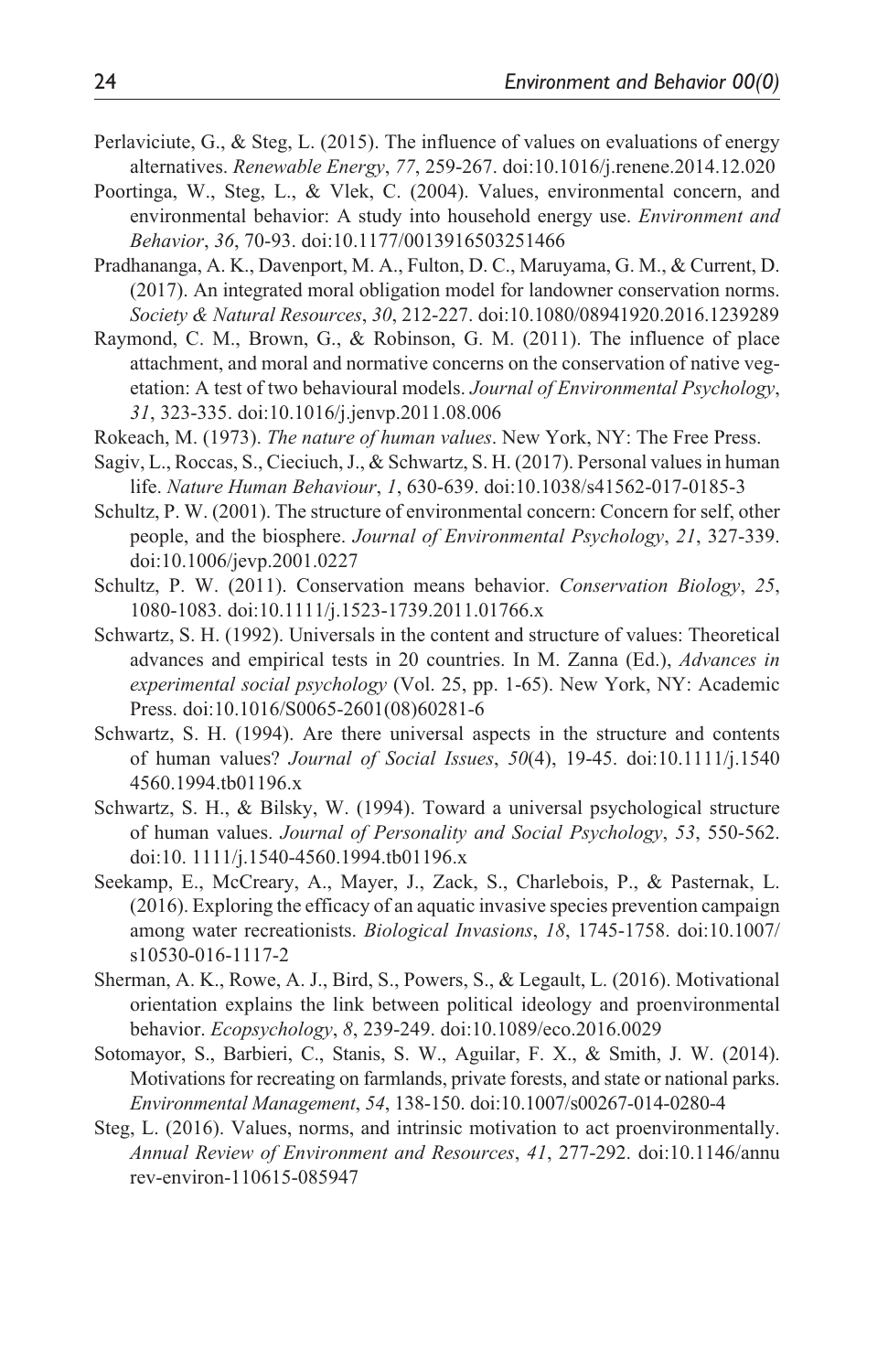- Steg, L., Lindenberg, S., & Keizer, K. (2016). Intrinsic motivation, norms and environmental behaviour: The dynamics of overarching goals. *International Review of Environmental and Resource Economics*, *9*, 179-207. doi:10.1561/101.00000077
- Steg, L., Perlaviciute, G., van der Werff, E., & Lurvink, J. (2014). The significance of hedonic values for environmentally relevant attitudes, preferences, and actions. *Environment and Behavior*, *46*, 163-192. doi:10.1177/0013916512454730
- Steg, L., & Vlek, C. (2009). Encouraging pro-environmental behaviour: An integrative review and research agenda. *Journal of Environmental Psychology*, *29*, 309- 317. doi:10.1016/j.jenvp.2008.10.004
- Steiger, J. H. (2007). Understanding the limitations of global fit assessment in structural equation modeling. *Personality and Individual Differences*, *42*, 893-898. doi:10.1016/j.paid.2006.09.017
- Stern, P. C. (2000). Toward a coherent theory of environmentally significant behavior. *Journal of Social Issues*, *56*, 407-424. doi:10.1111/0022-4537.00175
- Stern, P. C., Dietz, T., Abel, T., Guagnano, G. A., & Kalof, L. (1999). A valuebelief-norm theory of support for social movements: The case of environmentalism. *Human Ecology Review*, *6*, 81-97. Retrieved from [http://www.jstor.org](http://www.jstor.org/stable/24707060) [/stable/24707060](http://www.jstor.org/stable/24707060)
- Stewart, W. P. (1992). Influence of the on site experience on recreation experience preference judgments. *Journal of Leisure Research*, *24*, 185-198.
- Tavakol, M., & Dennick, R. (2011). Making sense of Cronbach's alpha. *International Journal of Medical Education*, *2*, 53-55. doi:10.5116/ijme.4dfb.8dfd
- Turaga, R. M. R., Howarth, R. B., & Borsuk, M. E. (2010). Pro-environmental behavior: Rational choice meets moral motivation. *Annals of the New York Academy of Sciences*, *1185*, 211-224. doi:10.1111/j.1749-6632.2009.05163.x
- Vagias, W. M., Powell, R. B., Moore, D. D., & Wright, B. A. (2014). Predicting behavioral intentions to comply with recommended leave no trace practices. *Leisure Sciences*, *36*, 439-457. doi:10.1080/01490400.2014.912168
- van Riper, C. J., & Kyle, G. T. (2014). Understanding the internal processes of behavioral engagement: A latent variable path analysis of the value-belief-norm theory. *Journal of Environmental Psychology*, *38*, 288-297. doi:10.1016/j.jenvp.2014.03. 002
- van Riper, C. J., Wallen, K. E., Landon, A. C., Petriello, M. A., Kyle, G. T., & Absher, J. (2016). Modeling the trust-risk relationship in a wildland recreation setting: A social exchange perspective. *Journal of Outdoor Recreation and Tourism*, *13*, 23-33. doi:10.1016/j.jort.2016.03.001
- Verplanken, B., & Holland, R. W. (2002). Motivated decision making: Effects of activation and self-centrality of values on choices and behavior. *Journal of Personality and Social Psychology*, *82*, 434-447. doi:10.1037/0022-3514.82.3.434
- Vroom, V. H. (1982). *Work and motivation*. Malabar, FL: Robert E. Krieger Publishing Company.
- Whiting, J. W., Larson, L. R., Green, G. T., & Kralowec, C. (2017). Outdoor recreation motivation and site preferences across diverse racial/ethnic groups: A case study of Georgia state parks. *Journal of Outdoor Recreation and Tourism*, *18*, 10-21. doi:10.1016/j.jort.2017.02.001